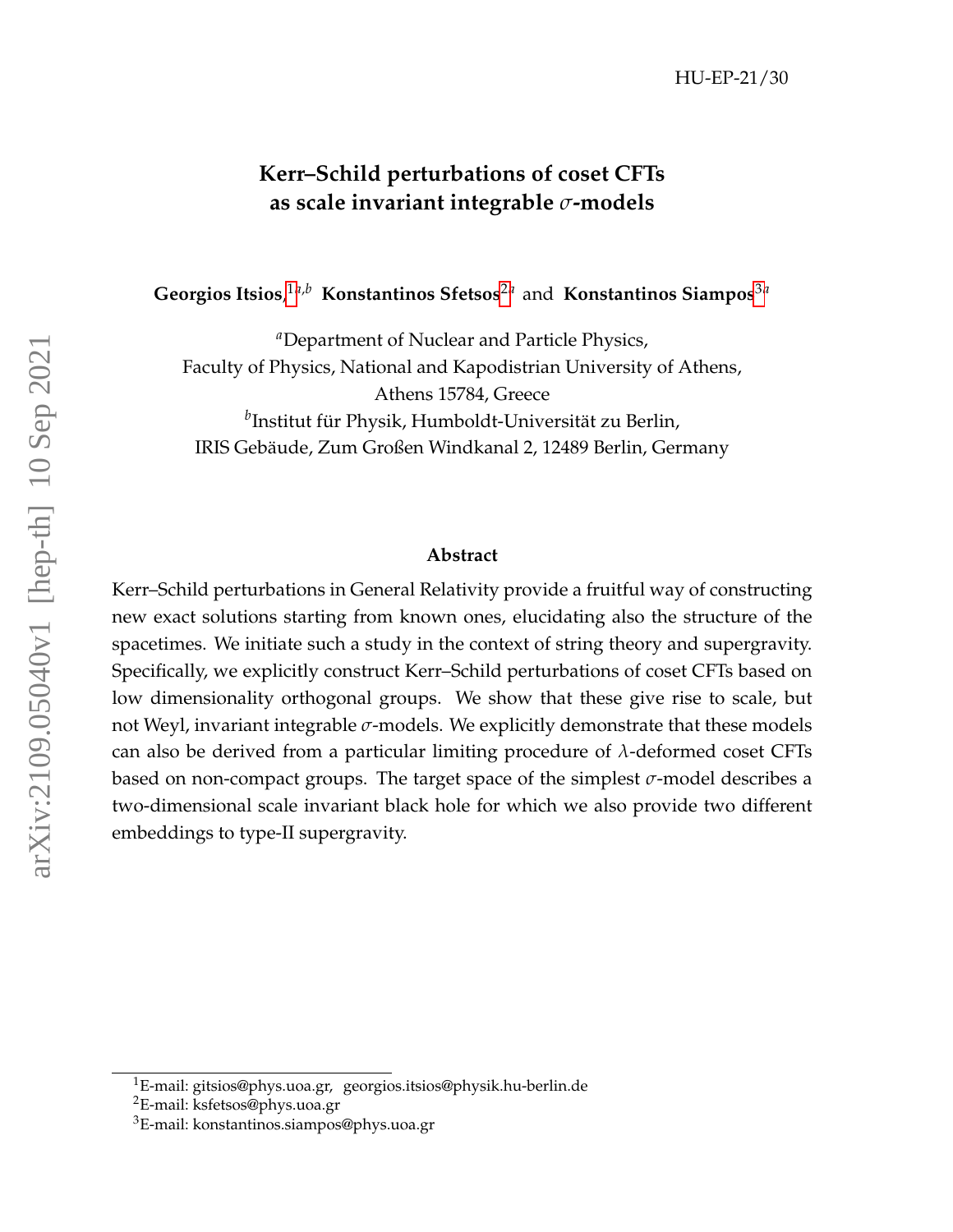## **Contents**

| $\mathbf{1}$   |                                                     | Introduction                                                                                  | $\mathbf{1}$             |
|----------------|-----------------------------------------------------|-----------------------------------------------------------------------------------------------|--------------------------|
| $\overline{2}$ | Kerr-Schild deformation of a 2-dim target space CFT |                                                                                               | 3                        |
|                | 2.1                                                 |                                                                                               | $\overline{\phantom{a}}$ |
|                | 2.2                                                 |                                                                                               | 6                        |
|                | 2.3                                                 | Asymptotic limit and conformal invariance 7                                                   |                          |
|                | 2.4                                                 | Connection to the $\lambda$ -deformed integrable models 8                                     |                          |
|                | 2.5                                                 |                                                                                               | 10                       |
| 3              | Kerr-Schild deformation of a 3-dim target space CFT |                                                                                               | 12                       |
|                | 3.1                                                 | The integrable $\lambda$ -deformation of the $SO(2,2)_{-k}/SO(2,1)_{-k}$ coset CFT $\ldots$ . | 13                       |
|                | 3.2                                                 |                                                                                               |                          |
|                | 3.3                                                 |                                                                                               | 14                       |
|                | 3.4                                                 | Asymptotic limit and conformal invariance 15                                                  |                          |
| 4              | Conclusions                                         |                                                                                               | 16                       |
|                |                                                     | A Essentials of Kerr-Schild perturbations                                                     | 17                       |

# <span id="page-1-0"></span>**1 Introduction**

In General Relativity the Kerr–Schild perturbation and its generalizations provide a rather powerful technique in generating new distinct solutions from known ones [\[1–](#page-20-0) [6\]](#page-20-1) (for a review see ch. 32 in [\[7\]](#page-20-2)). Most of the exact solutions to Einstein's equations can be obtained by using this procedure, including the Schwarzschild, Reissner– Nordström, Kerr and Kerr–Neumann black hole solutions by perturbing a flat/dS/AdS metric.

The Kerr–Schild deformation is defined in terms of a null geodesic vector  $\ell^{\mu}$  as

<span id="page-1-1"></span>
$$
g_{\mu\nu} = g_{\mu\nu}^{(0)} + V \ell_{\mu} \ell_{\nu}, \quad g_{\mu\nu}^{(0)} \ell^{\mu} \ell^{\nu} = 0, \quad \ell^{\mu} \nabla_{\mu}^{(0)} \ell_{\nu} = 0, \tag{1.1}
$$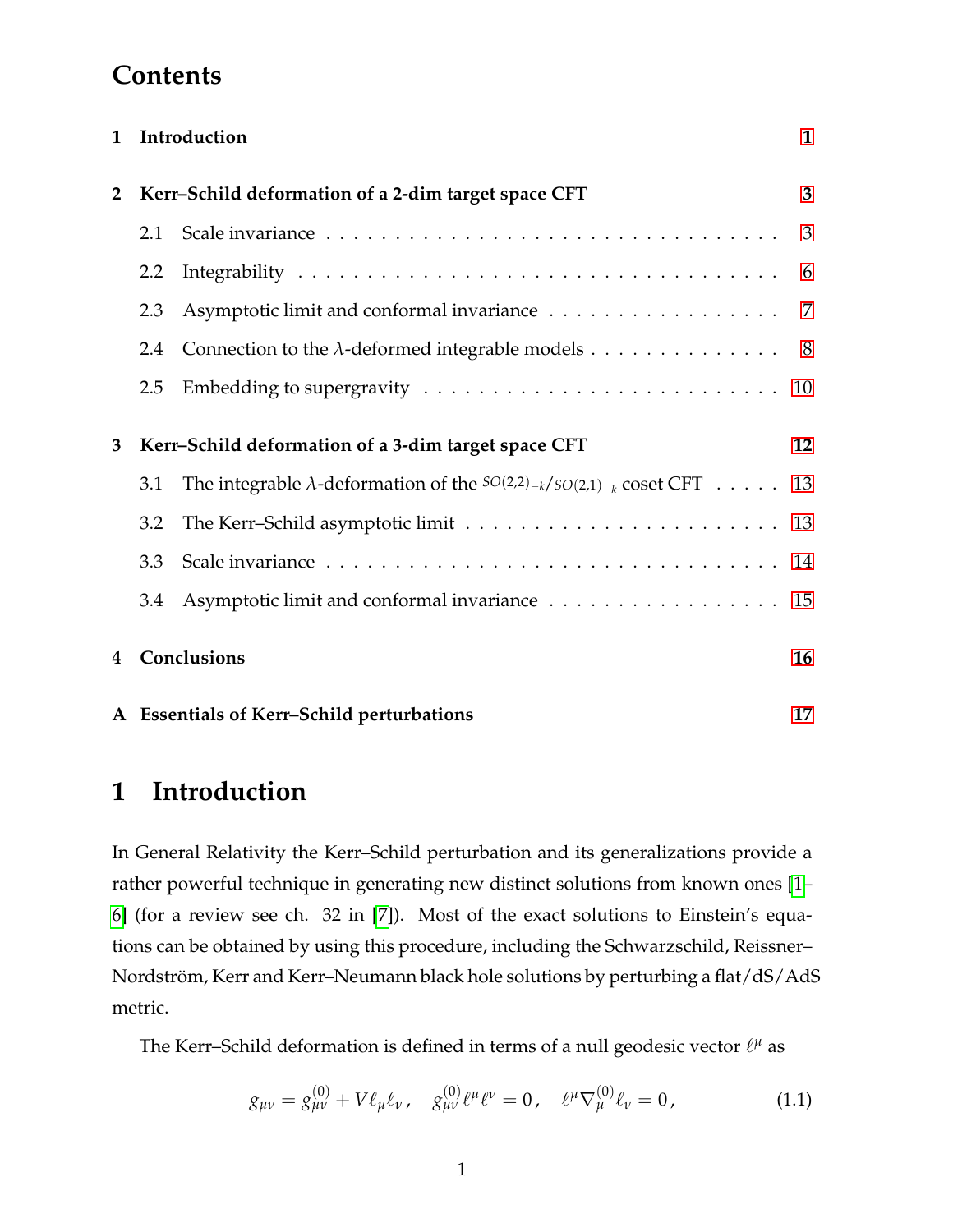where *V* is the Kerr–Schild potential and the covariant derivatives are constructed using the Levi–Civita connection of the  $g_{\mu\nu}^{(0)}$ . We note that the same conditions also hold for the metric  $g_{\mu\nu}$ . The above procedure was initiated for Minkowski space-time  $\eta_{\mu\nu}$  in [\[1–](#page-20-0)[3\]](#page-20-3) and later extended for general metrics  $g_{\mu\nu}^{(0)}$  in [\[4–](#page-20-4)[6\]](#page-20-1). The advantage of this special type of rank-1 perturbations to the metric is that the linearized form of the Einstein equations is also exact [\[1,](#page-20-0)4,5]. In addition, the demand for a null vector  $\ell^\mu$  to exist restricts the Kerr–Schild formulation to spaces with Minkowskian signature.

The simplest example is the static Ricci flat Schwarzschild black hole which is obtained by taking the Minkowski space as the original seed solution. Specifically, we have that

$$
ds_{(0)}^{2} = -dt^{2} + dr^{2} + r^{2}(d\theta^{2} + \sin^{2}\theta d\phi^{2}), \quad V = \frac{2GM}{r}, \quad \ell = -dt + dr \qquad (1.2)
$$

and we may also include rotation, charges and cosmological constant. Much to our surprise the Kerr–Schild procedure has not been applied in a string theoretical context. We undertake this task by focusing on some low dimensionality CFTs with an interesting spacetime interpretation. We will provide exact results in the perturbative Kerr–Schild term. In order to emphasize that aspect we will freely call such perturbations as deformations as well.

As a concrete example we work out such deformations for the *SL*(2,**R**)−*k*/*SO*(2) coset CFT [\[8\]](#page-20-6). The resulting model turns out to be classically integrable and its charges are in involution. In addition, its *β*-function is vanishing and the corresponding diffeomorphism cannot be written in terms of a scalar (dilaton). This type of model is scale invariant rather than conformal [\[9\]](#page-20-7). In fact, it becomes Weyl invariant after a correlated asymptotic limit is taken. Interestingly, we found that this type of deformations could be also obtained from a particular limit in the corresponding *λ*-deformed *σ*-models, constructed in [\[10\]](#page-21-0). Moreover, this model can be embedded in type IIA/IIB SUGRA using appropriately the results of [\[11\]](#page-21-1). Finally, we extend our results in a higher dimensional model with a non-compact target spacetime, such as the *SO*(2,2)−*k*/*SO*(1,2)−*<sup>k</sup>* coset CFT [\[12\]](#page-21-2). The derived *σ*-model is again scale invariant and classically integrable with the corresponding conserved charges in involution.

This work is structured as follows: In Section [2,](#page-3-0) we consider the *SL*(2,**R**)−*k*/*SO*(2) coset CFT [\[8\]](#page-20-6) which we perturb with a Kerr–Schild deformation and we obtain a classically integrable scale invariant  $\sigma$ -model. In addition, we derive the scale invariant model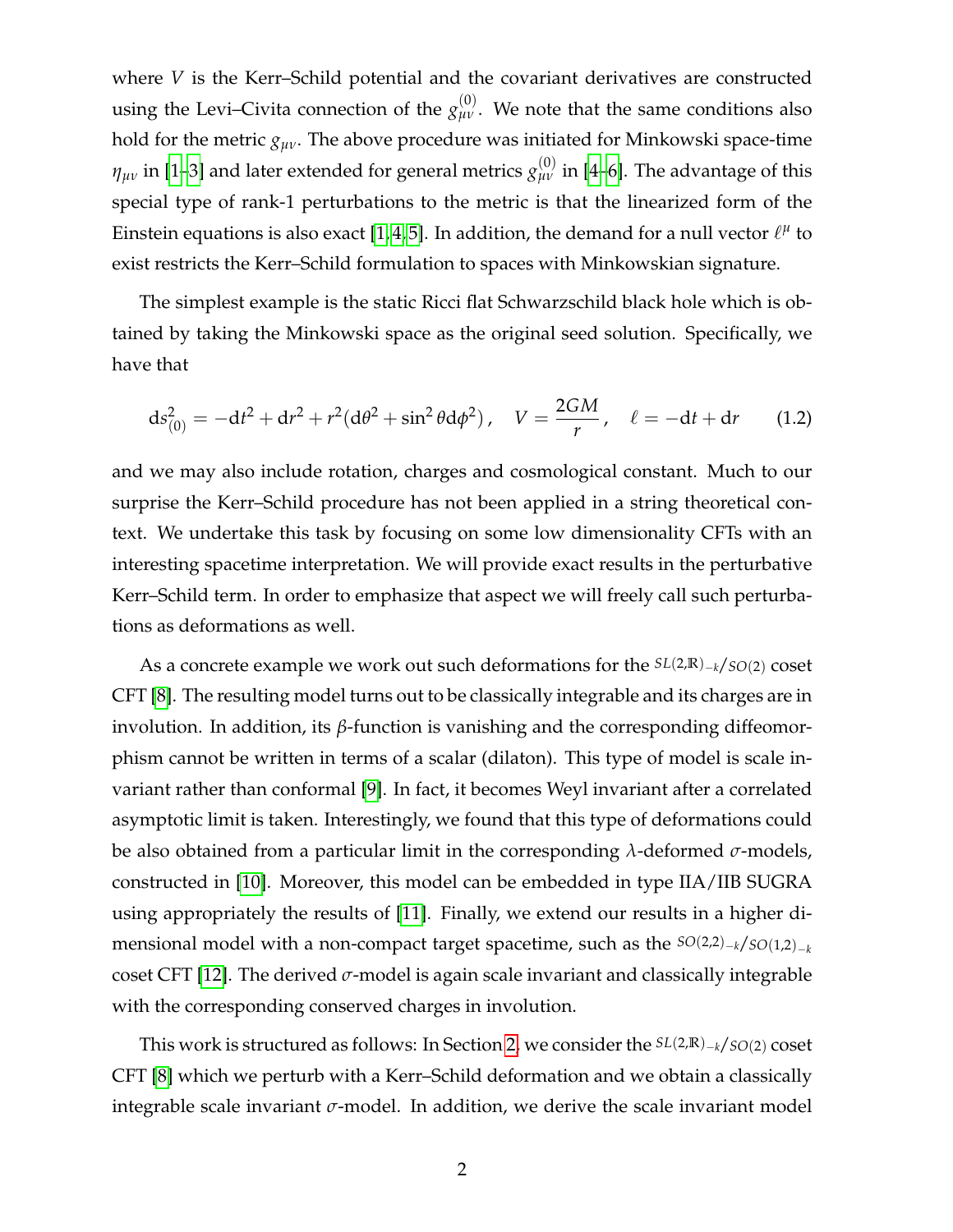as an asymptotic-like limit of the *λ*-deformed *SL*(2,**R**)−*k*/*SO*(2) model and we study its embedding in type IIA/IIB-supergravity. In Section [3,](#page-12-0) we consider the *λ*-deformed *SO*(2,2)−*k*/*SO*(1,2)−*<sup>k</sup> σ*-model and we apply an analogue asymptotic-like limit yielding a Kerr–Schild deformation of the underlying coset CFT, in its asymptotic region. This deformation corresponds to a classically integrable and scale invariant *σ*-model as well. Finally, Appendix [A](#page-17-0) provides an exposure of the Kerr–Schild deformation, some relevant results and the presentation, as an important example, of the renowned Kerr solution in the presence of a cosmological constant.

### <span id="page-3-0"></span>**2 Kerr–Schild deformation of a 2-dim target space CFT**

In this section we will consider a Kerr–Schild deformation of the *SL*(2,**R**)−*k*/*SO*(2) coset CFT [\[8\]](#page-20-6) and we will obtain a scale invariant *σ*-model. This model can be also derived from a correlated asymptotic type limit of the *λ*-deformed *σ*-model constructed in [\[10\]](#page-21-0).

#### <span id="page-3-1"></span>**2.1 Scale invariance**

The simplest non-trivial example arises by considering the *SL*(2,**R**)−*k*/*SO*(2) coset CFT with a non-compact two-dimensional target space [\[8\]](#page-20-6). The corresponding *σ*-model action is

<span id="page-3-2"></span>
$$
S_{(0)} = \frac{k}{\pi} \int d^2 \sigma (\partial_+ \rho \partial_- \rho - \coth^2 \rho \partial_+ \tau \partial_- \tau).
$$
 (2.1)

In addition, there is the dilaton field

<span id="page-3-4"></span>
$$
\Phi = -\ln \sinh \rho. \tag{2.2}
$$

The above spacetime is obtained in the vector gauging of *SO*(2) in *SL*(2, **R**) and represents the region of a black hole beyond the singularity [\[8\]](#page-20-6). The above target space in the action [\(2.1\)](#page-3-2) is quite simple and allows for the generic null and geodesic vector

<span id="page-3-5"></span>
$$
\ell = d\tau + \tanh \rho \, d\rho \,. \tag{2.3}
$$

The function  $V(\tau, \rho)$  appearing in the analogue of [\(1.1\)](#page-1-1)

<span id="page-3-3"></span>
$$
g_{\mu\nu} = g_{\mu\nu}^{(0)} + \lambda V \ell_{\mu} \ell_{\nu} , \quad X^{\mu} = (\tau, \rho) , \qquad (2.4)
$$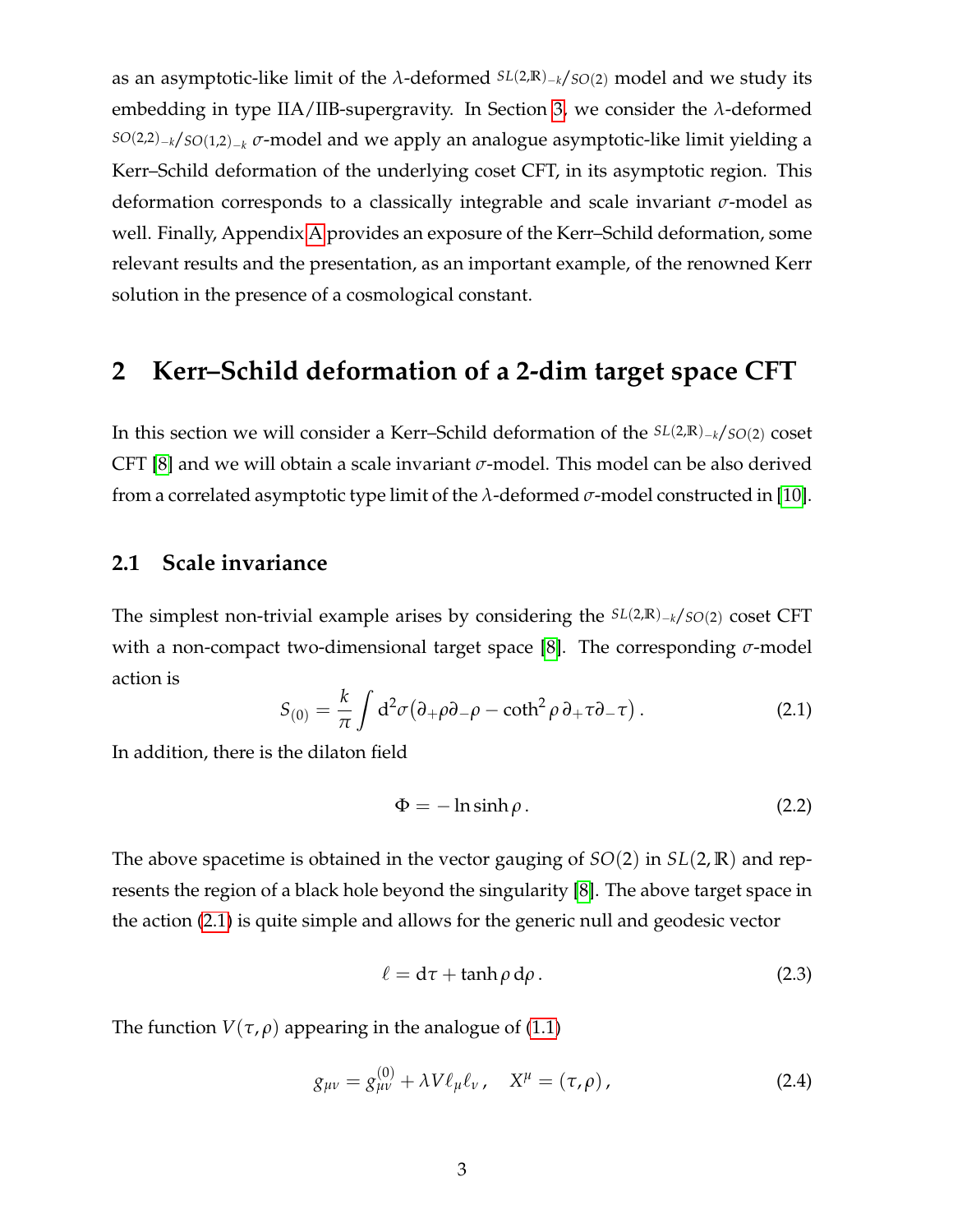remains still undetermined and will be fixed by demanding the one-loop renormalizability of the  $\sigma$ -model. As we will see all the renormalization effects will be absorbed in the multiplicative real parameter  $\lambda$  appearing in [\(2.4\)](#page-3-3).

For a *σ*-model with a general metric

<span id="page-4-4"></span>
$$
S = \frac{1}{2\pi} \int d^2 \sigma \, g_{\mu\nu} \partial_+ X^\mu \partial_- X^\nu \,, \tag{2.5}
$$

the RG flows at one-loop order are given by [\[13,](#page-21-3) [14\]](#page-21-4)

<span id="page-4-1"></span>
$$
\frac{\mathrm{d}g_{\mu\nu}}{\mathrm{d}t} = R_{\mu\nu} + \nabla_{\mu}\xi_{\nu} + \nabla_{\nu}\xi_{\mu}\,,\tag{2.6}
$$

where  $t = \ln \mu^2$  and  $\mu$  is the energy scale. At present, we will consider a diffeomorphism of the type (it turns out to be the only consistent choice)

<span id="page-4-0"></span>
$$
\xi = g^{\mu\nu} \partial_{\nu} \Phi \partial_{\mu} + \eta \,, \quad \eta = -\frac{c}{2k} \partial_{\tau} \,, \tag{2.7}
$$

with *c* being an arbitrary parameter. In the second term, *η* cannot be written in terms of a new scalar since

<span id="page-4-3"></span>
$$
\partial_{\mu}\eta_{\nu} - \partial_{\nu}\eta_{\mu} \neq 0. \tag{2.8}
$$

It turns out that its Lie derivative satisfies

<span id="page-4-5"></span>
$$
\nabla_{\mu}\eta_{\nu} + \nabla_{\nu}\eta_{\mu} = -\lambda \frac{c}{k} V \ell_{\mu} \ell_{\nu}, \qquad (2.9)
$$

demonstrating that *η* is a Killing vector at the conformal point  $\lambda = 0$ , as it can be clearly seen from  $(2.1)$ . Inserting  $(2.1)$ ,  $(2.2)$ ,  $(2.3)$  and  $(2.7)$  into  $(2.6)$  we find that consistency requires that

$$
V(\tau,\rho) = 2k \left(e^{\tau} \cosh \rho\right)^{\frac{2f(\lambda)}{(1-c)\lambda}} \left(c_1 + \coth^2 \rho\right),\tag{2.10}
$$

where  $c_1$  is an integration constant. In addition, the function  $f(\lambda)$  parameterizes the one-loop RG flow of the parameter *λ* as

<span id="page-4-2"></span>
$$
\frac{\mathrm{d}\lambda}{\mathrm{d}t} = \frac{f(\lambda)}{k} \tag{2.11}
$$

and  $k$  does not flow. To constrain the parameter  $c_1$  we will demand that the function *V*( $\tau$ , $\rho$ ) stays finite as  $\rho \gg 1$ , similarly to the coset CFT  $\sigma$ -model action [\(2.1\)](#page-3-2) and more-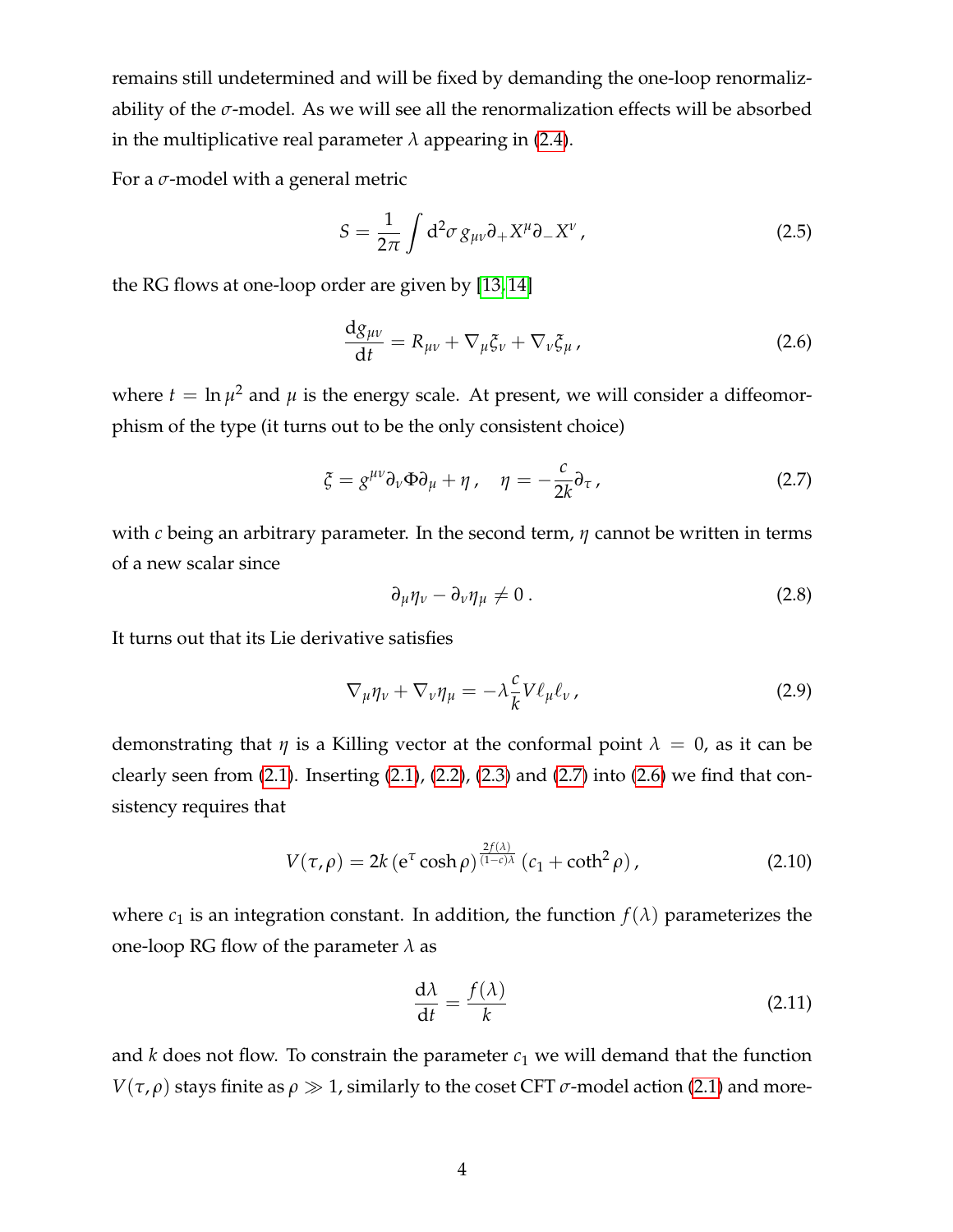over it remains non-trivial. This demand uniquely sets  $c_1 = -1^1$  $c_1 = -1^1$  $c_1 = -1^1$  and the function  $f(\lambda) = (1 - c)\lambda$ . Using the latter we find that

$$
V(\tau, \rho) = 2k e^{2\tau} \coth^2 \rho \tag{2.12}
$$

<span id="page-5-1"></span>and the corresponding action reads

$$
S = \frac{k}{\pi} \int d^2 \sigma \left\{ \partial_+ \rho \partial_- \rho - \coth^2 \rho \partial_+ \tau \partial_- \tau \right. \\ + \lambda e^{2\tau} \coth^2 \rho (\tanh \rho \partial_+ \rho + \partial_+ \tau) (\tanh \rho \partial_- \rho + \partial_- \tau) \right\}, \tag{2.13}
$$

whereas the scalar  $\Phi$  is still given by [\(2.2\)](#page-3-4). For  $\lambda \neq 0$ , we may introduce new coordinates as

$$
u = \left(\sqrt{\lambda}e^{\tau} + \frac{1}{\sqrt{\lambda}}e^{-\tau}\right)\cosh\rho, \quad v = \sqrt{\lambda}e^{\tau}\cosh\rho, \tag{2.14}
$$

so that the *σ*-model action reads

<span id="page-5-3"></span>
$$
S = \frac{k}{\pi} \int d^2 \sigma \frac{\partial_+ u \partial_- v}{uv - v^2 - 1}.
$$
 (2.15)

Clearly, the above change of variables shows that *u* and *v* have a restricted range, which may be extended so that they become global coordinates.

Finally, we comment on the RG flow of  $\lambda$  in [\(2.11\)](#page-4-2) which, after choosing the function  $f(\lambda)$  as above, depends explicitly on the parameter *c* 

<span id="page-5-4"></span>
$$
\frac{\mathrm{d}\lambda}{\mathrm{d}t} = (1 - c)\frac{\lambda}{k}.\tag{2.16}
$$

Observe that the parameter  $λ$  in [\(2.13\)](#page-5-1) can be absorbed by a shift of  $τ$ , generated by the *η* diffeomorphism in [\(2.7\)](#page-4-0). Therefore, on physical grounds its *β*-function cannot explicitly depend on the parameter *c* appearing in the latter diffeomorphism. Hence, we should pick *c* = 1 corresponding to a *scale invariant σ-model* rather than a Weyl invariant one.[2](#page-5-2) The reason is that the diffeomorphism cannot be written in terms of a

$$
W = 2 - 3(R + 4\nabla^2 \Phi - 4(\nabla \Phi)^2) = 2 + \frac{6}{k} - \frac{3}{k}\lambda(1 + c_1) \left(e^{\tau} \cosh \rho\right)^{\frac{2f(\lambda)}{\lambda}},
$$

which is independent of  $\tau$  and  $\rho$  only for  $c_1 = -1$ .

<span id="page-5-0"></span><sup>&</sup>lt;sup>1</sup>This is in agreement with the Weyl anomaly coefficient (playing a rôle of a c-function)

<span id="page-5-2"></span><sup>&</sup>lt;sup>2</sup>This property does not contradict the results of [\[15\]](#page-21-5) where it was shown that for any unitary twodimensional model with a compact target space, scale invariance implies Weyl invariance. The models at hand have non-compact target spaces. One may readily verify that any analytic continuation that makes the target space compact gives rise to imaginary, manifestly non-unitary actions.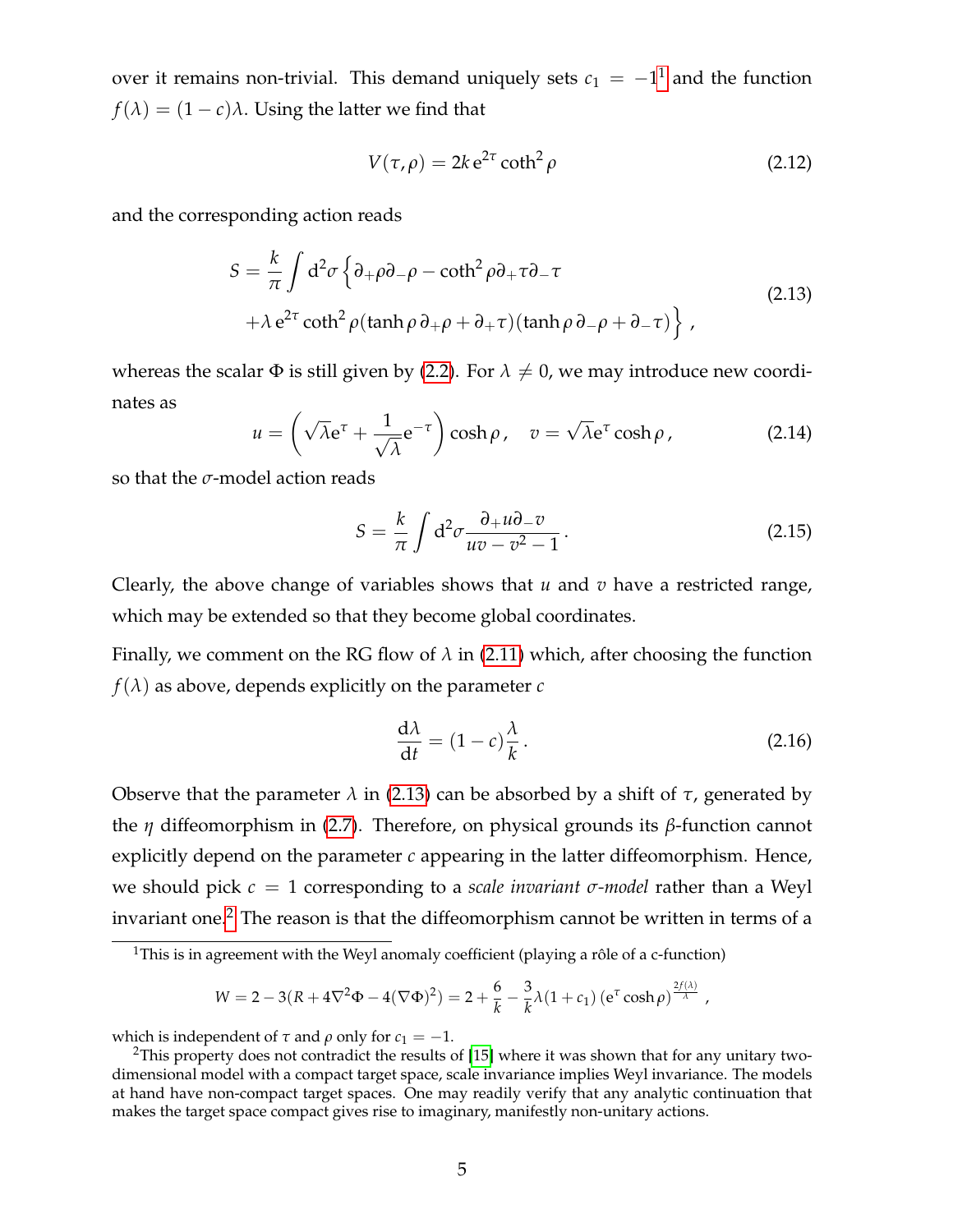scalar [\[9\]](#page-20-7) as it was noted in [\(2.8\)](#page-4-3).

The physical interpretation of [\(2.15\)](#page-5-3) is that of a scale invariant black hole. The corresponding Kruskal–Szekeres diagram is drawn in Figure [1](#page-11-0) appearing later in subsection [2.4](#page-8-0) and further comments will be presented there. This will be done in relation and comparison with that for the conformal case of [\[8\]](#page-20-6) and as well as with that corresponding to the spacetime of the *λ*-deformed model for the *SL*(2,**R**)−*k*/*SO*(2) coset CFT.

### <span id="page-6-0"></span>**2.2 Integrability**

To prove the classical integrability of the action [\(2.13\)](#page-5-1) we need to show that its equations of motion take the form of a Lax connection. For this purpose, we define

$$
\mathcal{L}_{\pm}^{1} = \frac{i}{2} e^{\tau} \zeta^{\pm 1} \sqrt{\lambda} \left( \partial_{\pm} \rho + \coth \rho \partial_{\pm} \tau \right),
$$
  
\n
$$
\mathcal{L}_{\pm}^{2} = \pm \frac{1}{2} e^{\tau} \zeta^{\pm 1} \sqrt{\lambda} \left( \partial_{\pm} \rho + \coth \rho \partial_{\pm} \tau \right),
$$
  
\n
$$
\mathcal{L}_{\pm}^{3} = \mp \frac{1}{2} e^{2\tau} \lambda \coth \rho \partial_{\pm} \rho \pm \frac{1}{2} \coth^{2} \rho (1 - \lambda e^{2\tau}) \partial_{\pm} \tau,
$$
\n(2.17)

<span id="page-6-1"></span>where  $\zeta$  is a complex parameter and we also introduce the matrix valued components

$$
\mathcal{L}_{\pm} = \sum_{a=1}^{3} \mathcal{L}_{\pm}^{a} \sigma_{a} \,, \tag{2.18}
$$

with  $\sigma_a$  being the Pauli matrices. We have indeed checked that, the  $\mathcal{L}_\pm$ 's satisfy the flatness condition

$$
\partial_+ \mathcal{L}_- - \partial_- \mathcal{L}_+ = [\mathcal{L}_+, \mathcal{L}_-], \qquad (2.19)
$$

provided that the equations of motion of the action [\(2.13\)](#page-5-1) are satisfied. The existence of the Lax connection ensures integrability of [\(2.13\)](#page-5-1), where *ζ* plays the rôle of a spectral parameter, in the weak sense. To prove integrability in the Hamiltonian sense we need to show that the conserved charges are in involution. In particular, we need to show that the spatial part of the Lax components [\(2.17\)](#page-6-1), obeys the Maillet r/s-form [\[16–](#page-21-6) [18\]](#page-21-7). This property is inherited from the *λ*-deformed *SL*(2,**R**)−*k*/*SO*(2) *σ*-model, whose integrability in the weak and Hamiltonian sense were showed, respectively, in [\[19\]](#page-21-8) and [\[20\]](#page-21-9). Its connection to [\(2.13\)](#page-5-1) will be established later in the subsection [2.4.](#page-8-0)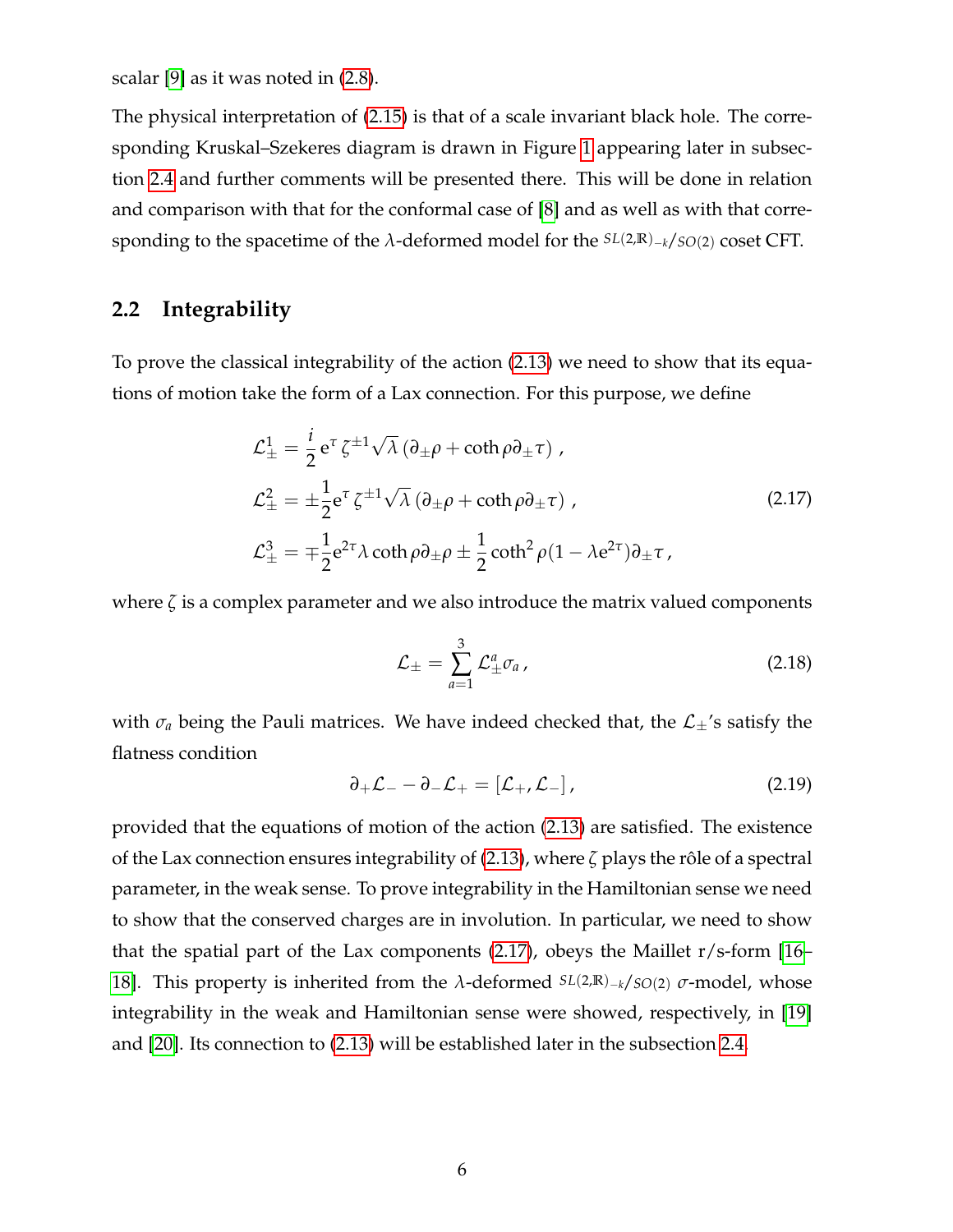### <span id="page-7-0"></span>**2.3 Asymptotic limit and conformal invariance**

<span id="page-7-3"></span>Let now consider the large-*ρ* limit of [\(2.13\)](#page-5-1) and [\(2.2\)](#page-3-4), yielding

$$
S = \frac{k}{\pi} \int d^2 \sigma \left( \partial_+ \rho \partial_- \rho - \partial_+ \tau \partial_- \tau + \lambda e^{2\tau} \partial_+ (\rho + \tau) \partial_- (\rho + \tau) \right) , \tag{2.20}
$$

with the scalar  $\Phi$  being equal to

<span id="page-7-2"></span>
$$
\Phi = -\rho. \tag{2.21}
$$

The corresponding target space geometry (in the normalization of [\(2.5\)](#page-4-4)) is given by

<span id="page-7-1"></span>
$$
ds^{2} = 2k(d\rho^{2} - d\tau^{2}) + \lambda V \ell_{\mu} \ell_{\nu} dX^{\mu} dX^{\nu}, \qquad (2.22)
$$

where

$$
V = 2ke^{2\tau}, \quad \ell_{\mu}dX^{\mu} = d\rho + d\tau, \quad X^{\mu} = (\rho, \tau)
$$
 (2.23)

and  $\ell^{\mu}$  is a null and geodesic vector [\(1.1\)](#page-1-1). Note that the line element [\(2.22\)](#page-7-1) remains invariant under translations of *ρ* and it is flat for  $λ = 0$ . Let us now work out the one-loop RG flows [\(2.6\)](#page-4-1) for the target space metric [\(2.22\)](#page-7-1) and the diffeomorphism

$$
\xi^{\mu}\partial_{\mu} = g^{\mu\nu}\partial_{\nu}\Phi\partial_{\mu} + \frac{c}{2k}(\partial_{\rho} - \partial_{\tau}) \implies \xi_{\mu}dX^{\mu} = d\hat{\Phi}, \quad \hat{\Phi} = \Phi + c(\tau + \rho), \tag{2.24}
$$

where the scalar  $\Phi$  is given by [\(2.21\)](#page-7-2). The end result is given again by [\(2.16\)](#page-5-4), where the parameter *λ* can be absorbed in shifts of *τ*. Hence, we should pick *c* = 1 corresponding to a *conformal invariant σ-model* as the diffeomorphism can be written in terms of the dilaton field  $\widehat{\Phi} = \tau$ .

In what follows, we will show that this model coincides with the *SL*(2,**R**)*k*/*SO*(2) coset CFT by rewriting [\(2.20\)](#page-7-3). To do so we perform the coordinate transformation

$$
u = e^{-\rho - \tau}
$$
,  $v = \frac{1}{\lambda} e^{\rho - \tau} + e^{\rho + \tau}$  (2.25)

and we find the *SL*(2,**R**)*k*/*SO*(2) coset CFT in global coordinates

$$
S = \frac{k}{\pi} \int d^2 \sigma \frac{\partial_+ u \partial_- v}{1 - u v}, \quad \Phi = -\frac{1}{2} \ln(1 - u v). \tag{2.26}
$$

Finally, the target space of the aforementioned model has a cosmological interpreta-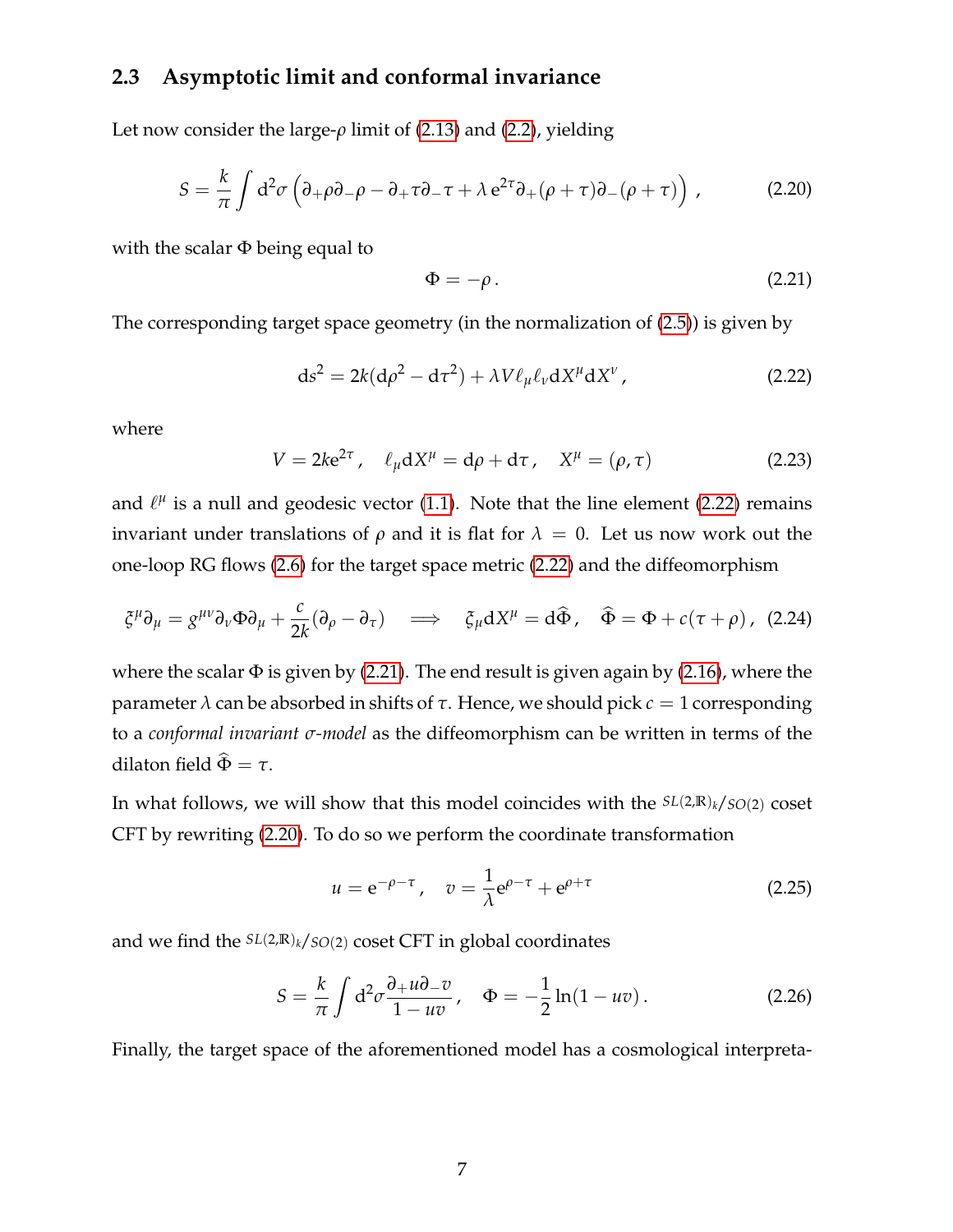tion [\[21\]](#page-21-10), as we can see using the coordinate transformation

$$
u = \cosh t \, \mathrm{e}^{-r} \,, \quad v = \cosh t \, \mathrm{e}^r \,, \tag{2.27}
$$

leading to

$$
S = \frac{k}{\pi} \int d^2 \sigma \left( -\partial_+ t \partial_- t + \coth^2 t \partial_+ r \partial_- r \right) \,. \tag{2.28}
$$

### <span id="page-8-0"></span>**2.4 Connection to the** *λ***-deformed integrable models**

In this subsection, we will show that the action [\(2.13\)](#page-5-1) can be derived from the *λ*deformed model based on the *SL*(2,**R**)−*k*/*SO*(2) exact CFT [\[10\]](#page-21-0)

<span id="page-8-1"></span>
$$
S = \frac{k}{\pi} \int d^2 \sigma \left\{ \frac{1 - \lambda}{1 + \lambda} (\partial_+ \rho \partial_- \rho - \coth^2 \rho \partial_+ \tau \partial_- \tau) \right\}
$$
 (2.29)  
+ 
$$
\frac{4\lambda}{1 - \lambda^2} \left( \cosh \tau \partial_+ \rho + \sinh \tau \coth \rho \partial_+ \tau \right) \left( \cosh \tau \partial_- \rho + \sinh \tau \coth \rho \partial_- \tau \right) \right\},
$$

and the scalar

<span id="page-8-2"></span>
$$
\Phi = -\ln \sinh \rho \tag{2.30}
$$

via a limiting procedure. Before that, let us first list some properties of [\(2.29\)](#page-8-1). Inserting into [\(2.6\)](#page-4-1) the target space of the action [\(2.29\)](#page-8-1) and the diffeomorphism  $\xi_{\mu} = \partial_{\mu} \Phi$ , with Φ being the dilaton [\(2.30\)](#page-8-2), leads to the one-loop RG flow [\[22\]](#page-22-0)

$$
\frac{\mathrm{d}\lambda}{\mathrm{d}t} = \frac{\lambda}{k} \,,\tag{2.31}
$$

where the level *k* does not flow and the coset CFT *SL*(2,**R**)−*k*/*SO*(2) is an IR fixed point at  $\lambda = 0$ . The action [\(2.29\)](#page-8-1) describes irrelevant perturbations around the conformal point  $\lambda = 0$ , whose target space describes the black hole of [\[8\]](#page-20-6) beyond the singularity. This is consistent with the Weyl anomaly coefficient

$$
W = 2 - 3(R + 4\nabla^2 \Phi - 4(\nabla \Phi)^2) = 2 + \frac{6}{k} \frac{1 + \lambda^2}{1 - \lambda^2},
$$
\n(2.32)

matching Zamolodchikov's *C*-function [\[23,](#page-22-1) [24\]](#page-22-2) and it satisfies the *c*-theorem [\[25\]](#page-22-3). In addition, the model [\(2.29\)](#page-8-1) is classically integrable as its equations of motion take the form of a Lax connection [\[19\]](#page-21-8) and it is also integrable in the Hamiltonian sense as its conserved charges are in involution [\[20\]](#page-21-9). Finally, [\(2.29\)](#page-8-1) may be rewritten in a confor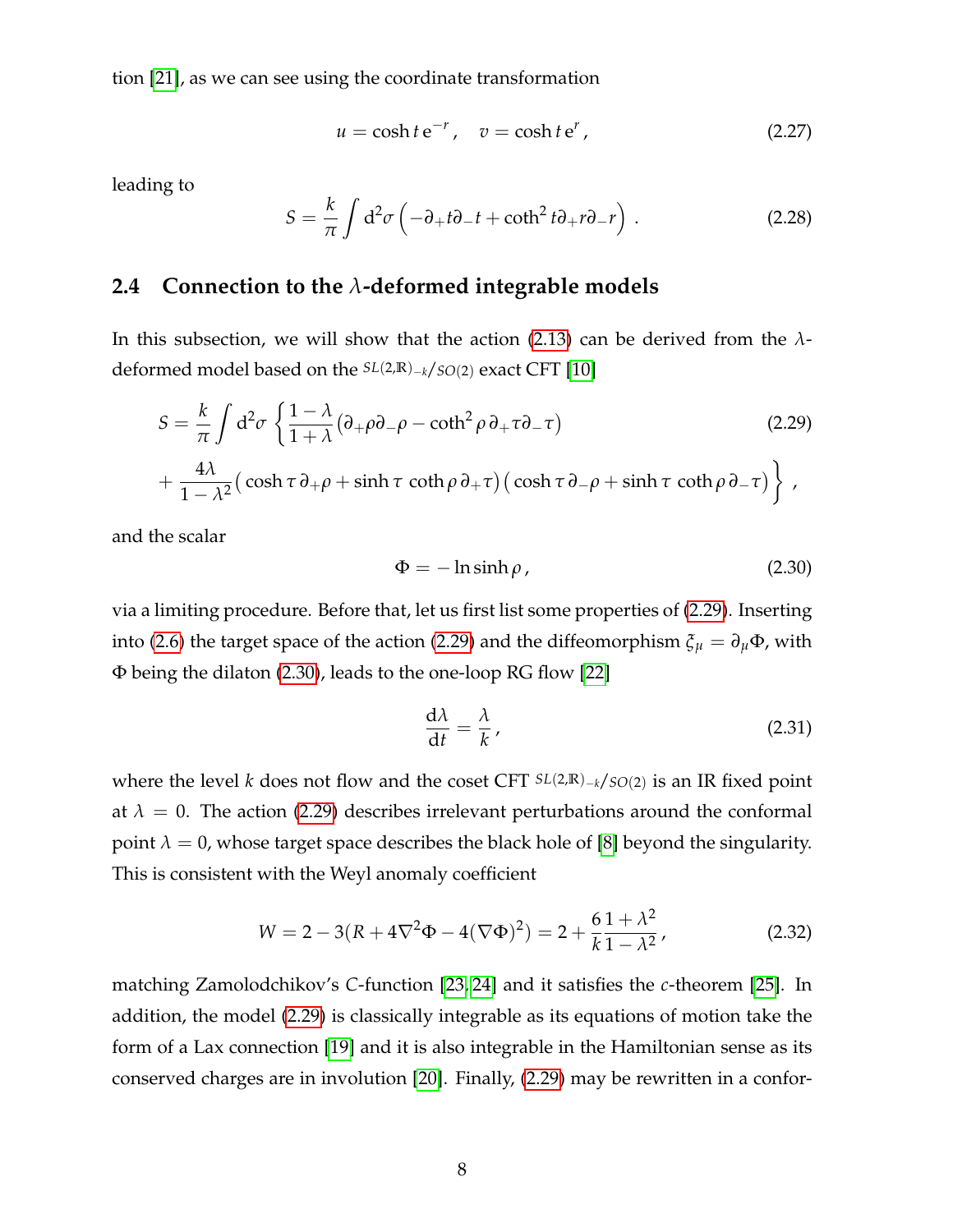mally flat form in global coordinates [\[11\]](#page-21-1)

<span id="page-9-0"></span>
$$
S = k \frac{1 - \lambda^2}{\pi} \int d^2 \sigma \frac{\partial_+ u \partial_- v}{(u - \lambda v)(v - \lambda u) - (1 - \lambda^2)^2},
$$
\n(2.33)

after the transformation

<span id="page-9-5"></span>
$$
u = \cosh \rho \left( e^{-\tau} + \lambda e^{\tau} \right), \quad v = \cosh \rho \left( e^{\tau} + \lambda e^{-\tau} \right) \tag{2.34}
$$

and a subsequent extension of the range of the new variables *u* and *v*.

As advertized above the Kerr–Schild deformation of the coset CFT *SL*(2,**R**)−*k*/*SO*(2) [\(2.13\)](#page-5-1) can be obtained from the *λ*-deformed corresponding coset CFT [\(2.29\)](#page-8-1) using a limiting procedure. The appropriate limit, asymptotic and simultaneously taking the deformation parameter to zero in a correlated way, is

<span id="page-9-1"></span>
$$
\tau \to \tau - \frac{1}{2} \ln \varepsilon, \quad \lambda \to \varepsilon \lambda \quad \text{with} \quad \varepsilon \to 0. \tag{2.35}
$$

Equivalently, [\(2.15\)](#page-5-3) could be reached from [\(2.33\)](#page-9-0) in the limit

<span id="page-9-6"></span>
$$
u \to \sqrt{\varepsilon \lambda} u, \quad v \to \frac{v}{\sqrt{\varepsilon \lambda}}, \quad \lambda \to \varepsilon \lambda \quad \text{with} \quad \varepsilon \to 0. \tag{2.36}
$$

The Lax connections of the actions  $(2.13)$  and  $(2.29)$  coincide in the limit  $(2.35).$  $(2.35).$ <sup>[3](#page-9-2)</sup> This property also proves the integrability of the action [\(2.13\)](#page-5-1) in the Hamiltonian sense.

Finally, we would like to consider the large-*ρ* limit in [\(2.29\)](#page-8-1) and [\(2.30\)](#page-8-2) and to make contact with the results of [\[26\]](#page-22-4). Doing so we find

<span id="page-9-4"></span>
$$
S = \frac{k}{\pi} \int d^2 \sigma \left\{ \frac{1 - \lambda}{1 + \lambda} (\partial_+ \rho \partial_- \rho - \partial_+ \tau \partial_- \tau) \right\}
$$
  
+ 
$$
\frac{4\lambda}{1 - \lambda^2} \left( \cosh \tau \partial_+ \rho + \sinh \tau \partial_+ \tau \right) \left( \cosh \tau \partial_- \rho + \sinh \tau \partial_- \tau \right) \right\}
$$
(2.37)

and the scalar  $\Phi = -\rho$ . The latter background interpolates between a free scalar times a linear dilaton background in the IR and the  $AdS_2$  space towards the UV [\[26\]](#page-22-4).<sup>[4](#page-9-3)</sup>

<span id="page-9-2"></span><sup>&</sup>lt;sup>3</sup>More precisely the Lax connection of the  $\lambda$ -deformed action [\(2.29\)](#page-8-1), as it was constructed in [\[19\]](#page-21-8), turns out to depend on all three group parameters of the original *SL*(2, **R**) element. One of them can be absorbed in a gauge transformation of the Lax connection, that is  $\mathcal{L}_\pm \to h^{-1}\mathcal{L}_\pm h - h^{-1}\partial_\pm h$  with *h* ∈ *SO*(2). Alternatively, one may fix one of the parameters thanks to the *SO*(2) gauge invariance.

<span id="page-9-3"></span><sup>4</sup>Upon taking the large-*τ* limit [\(2.35\)](#page-9-1) yields again [\(2.20\)](#page-7-3). Hence, the large-*ρ* and -*τ* limits commute.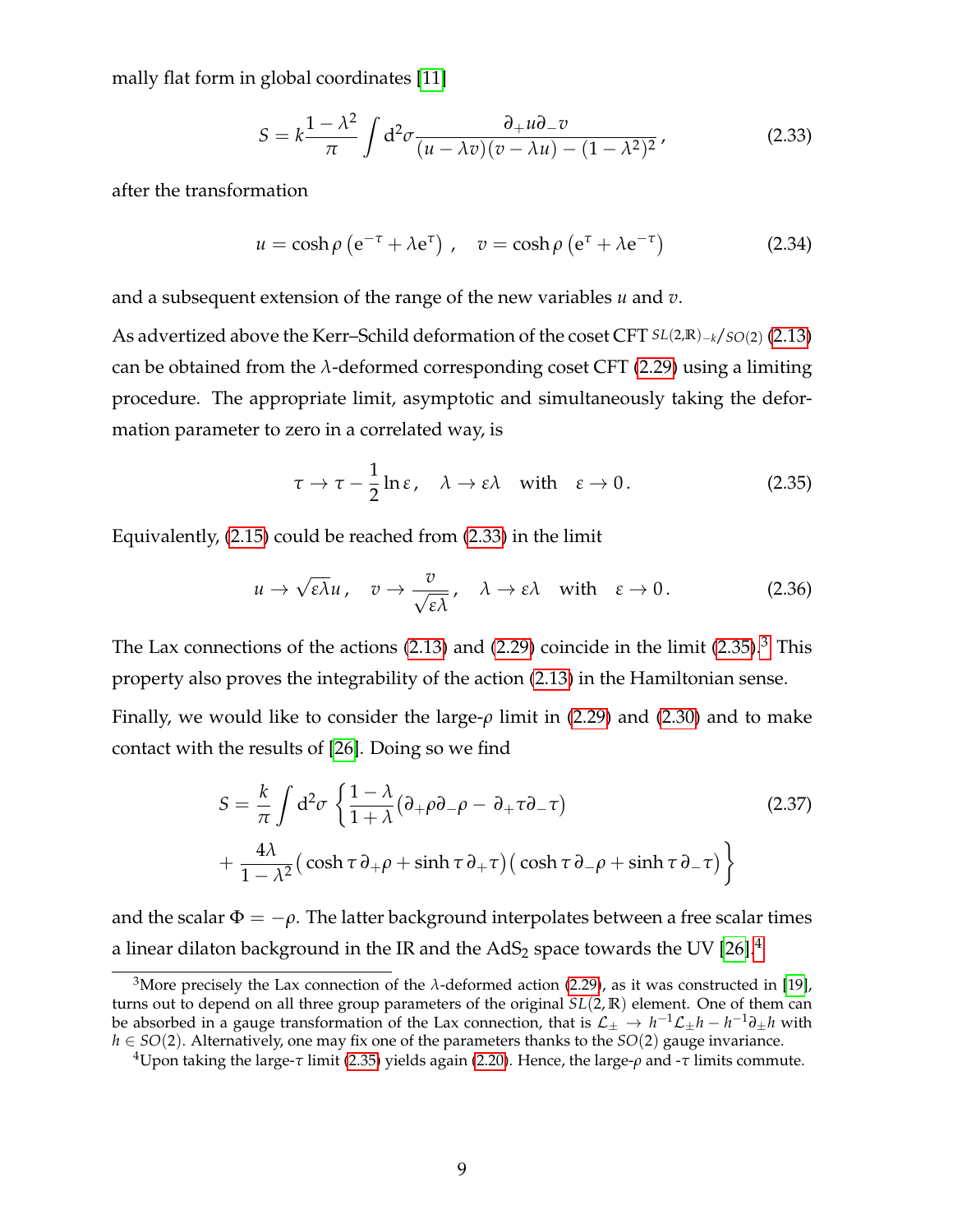For completeness, we also present the conformally flat form of [\(2.37\)](#page-9-4)

<span id="page-10-2"></span>
$$
S = k \frac{1 - \lambda^2}{\pi} \int d^2 \sigma \frac{\partial_+ u \partial_- v}{(u - \lambda v)(v - \lambda u)}.
$$
 (2.38)

where

$$
u = \frac{e^{\rho}}{2} \left( e^{-\tau} + \lambda e^{\tau} \right), \quad v = \frac{e^{\rho}}{2} \left( e^{\tau} + \lambda e^{-\tau} \right), \tag{2.39}
$$

which can be viewed as the large- $\rho$  limit of [\(2.33\)](#page-9-0) and [\(2.34\)](#page-9-5), respectively.<sup>[5](#page-10-1)</sup>

We have drawn the Kruskal–Szekeres diagrams in Figure [1](#page-11-0) for the actions [\(2.15\)](#page-5-3) and [\(2.33\)](#page-9-0) (for generic  $\lambda$  and for  $\lambda = 0$ ) depicting the positions of the horizons at  $u = 0$ and at  $v = 0$ , as well as of the singularity curves corresponding to the vanishing of the functions in the denominators in the corresponding *σ*-model actions. Defining  $v = T - X$  and  $u = T + X$ , in regions I-IV the time *T* flows upwards whereas in the regions V and VI sideways. The discussion is completely analogous to that in [\[8\]](#page-20-6).

#### <span id="page-10-0"></span>**2.5 Embedding to supergravity**

The embedding to supergravity can be found by taking the asymptotic limit [\(2.35\)](#page-9-1) in the solution corresponding to the embedding of the *λ*-deformed *SL*(2,**R**)−*k*/*SO*(2) noncompact CFT times the  $\lambda$ -deformed  $SU(2)_k/U(1)$  compact CFT backgrounds. This was done in Section 5.3 of [\[11\]](#page-21-1) and we emphasize that it is necessary to consider both *λ*-deformed spaces in order for the embedding to be achieved. Upon applying the asymptotic limit [\(2.35\)](#page-9-1) its NS sector is given by

$$
ds^{2} = 2k \left\{ d\rho^{2} - \coth^{2}\rho d\tau^{2} + d\omega^{2} + \cot^{2}\omega d\phi^{2} + \lambda e^{2\tau} (d\rho + \coth\rho d\tau)^{2} \right\} + \sum_{i=1}^{6} dx_{i}^{2},
$$
  
\n
$$
e^{-2\Phi} = \sin^{2}\omega \sinh^{2}\rho.
$$
\n(2.40)

These fields have to be supported by RR-flux forms in order to satisfy the type-II supergravity equations.

$$
S = \frac{\kappa^2}{2\pi} \int d^2 \sigma \frac{1}{z^2} \left( \partial_+ z \partial_- z - \partial_+ t \partial_- t \right) .
$$

A similar conclusion, with a slightly different reasoning, has been reached in [\[11\]](#page-21-1).

<span id="page-10-1"></span><sup>&</sup>lt;sup>5</sup>The limit of  $\lambda = 1 - \kappa^2/k$  as  $k \gg 1$  towards the UV, can be easily taken in [\(2.38\)](#page-10-2) leading to the AdS<sub>2</sub> metric expressed in Poincaré coordinates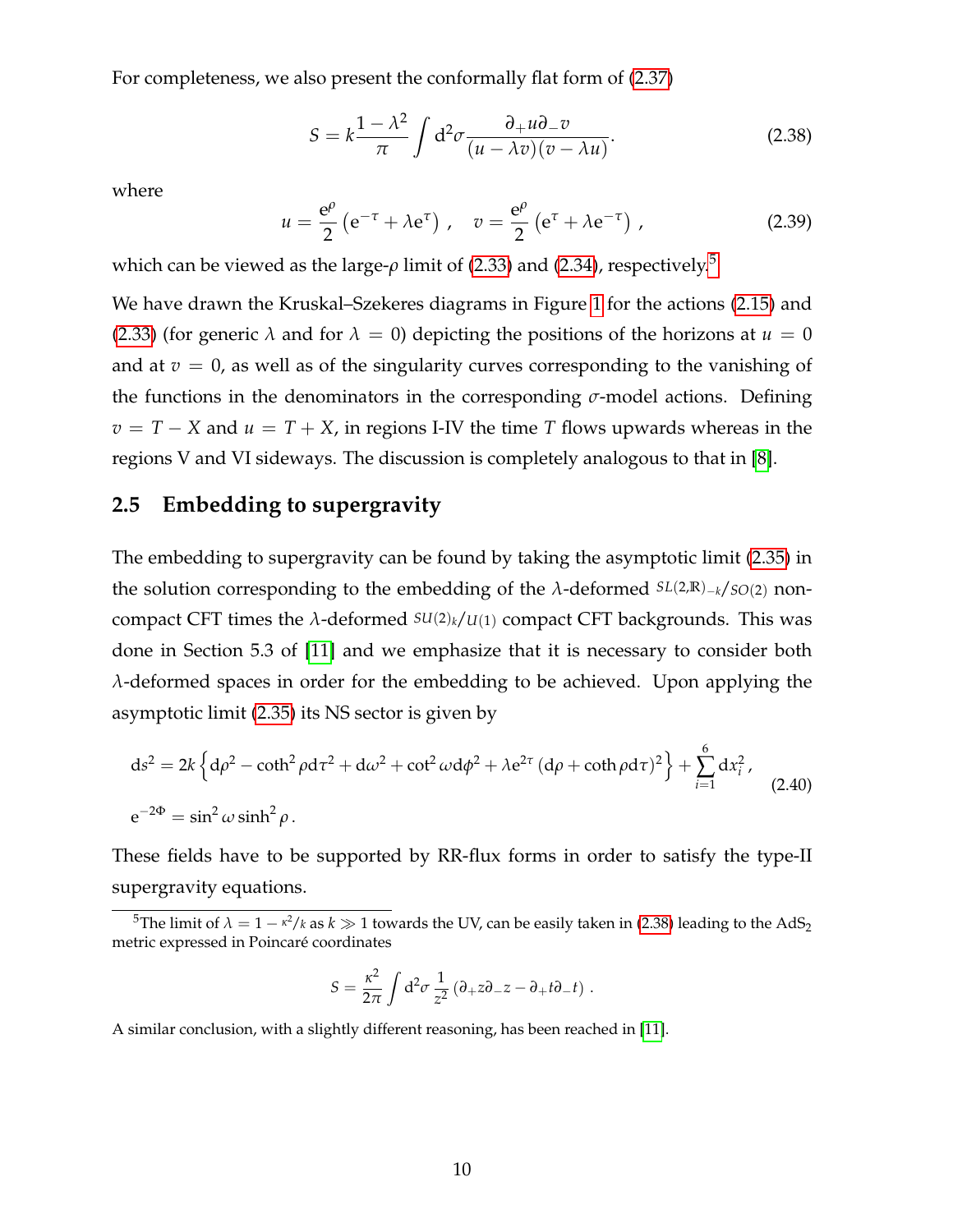

<span id="page-11-0"></span>Figure 1: The Kruskal–Szekeres diagrams of the scale invariant [\(2.15\)](#page-5-3) and the *λ*-deformed model [\(2.33\)](#page-9-0) (for  $\lambda \neq 0$ ), showing the location of the singularity, in blue and green colors, respectively. In red is the singularity at  $uv = 1$  in the CFT case (for  $\lambda = 0$ ) of [\[8\]](#page-20-6). The blue curve is not left-right symmetric since the limit [\(2.36\)](#page-9-6) breaks that symmetry.

The embedding to type-IIA supergravity requires the two- and four-forms

$$
F_2 = \sqrt{2k\lambda} e^{\tau} (\cosh \rho d\tau + \sinh \rho d\rho) \wedge (\cos \omega \sin \phi d\phi + \cos \phi \sin \omega d\omega),
$$
  
\n
$$
F_4 = \sqrt{2k\lambda} e^{\tau} (\cosh \rho d\tau + \sinh \rho d\rho) \wedge (\cos \omega \cos \phi d\phi - \sin \phi \sin \omega d\omega) \wedge J_2, (2.41)
$$
  
\n
$$
J_2 = dx_{12} + dx_{34} + dx_{56},
$$

where we have used the standard notation  $dx_{12} = dx_1 \wedge dx_2$ , etc.

Similarly, the embedding to type-IIB supergravity requires the five-form

$$
F_5 = (1 + *) f_5,
$$
  
\n
$$
f_5 = \sqrt{2k\lambda} e^{\tau} (\cosh \rho d\tau + \sinh \rho d\rho) \wedge (\cos \omega \sin \phi d\phi + \cos \phi \sin \omega d\omega) \wedge J_3, (2.42)
$$
  
\n
$$
J_3 = dx_{135} - dx_{146} - dx_{245} - dx_{236}.
$$

These supergravity backgrounds turn out to be non-supersymmetric as one can easily see by analyzing the dilatino variation.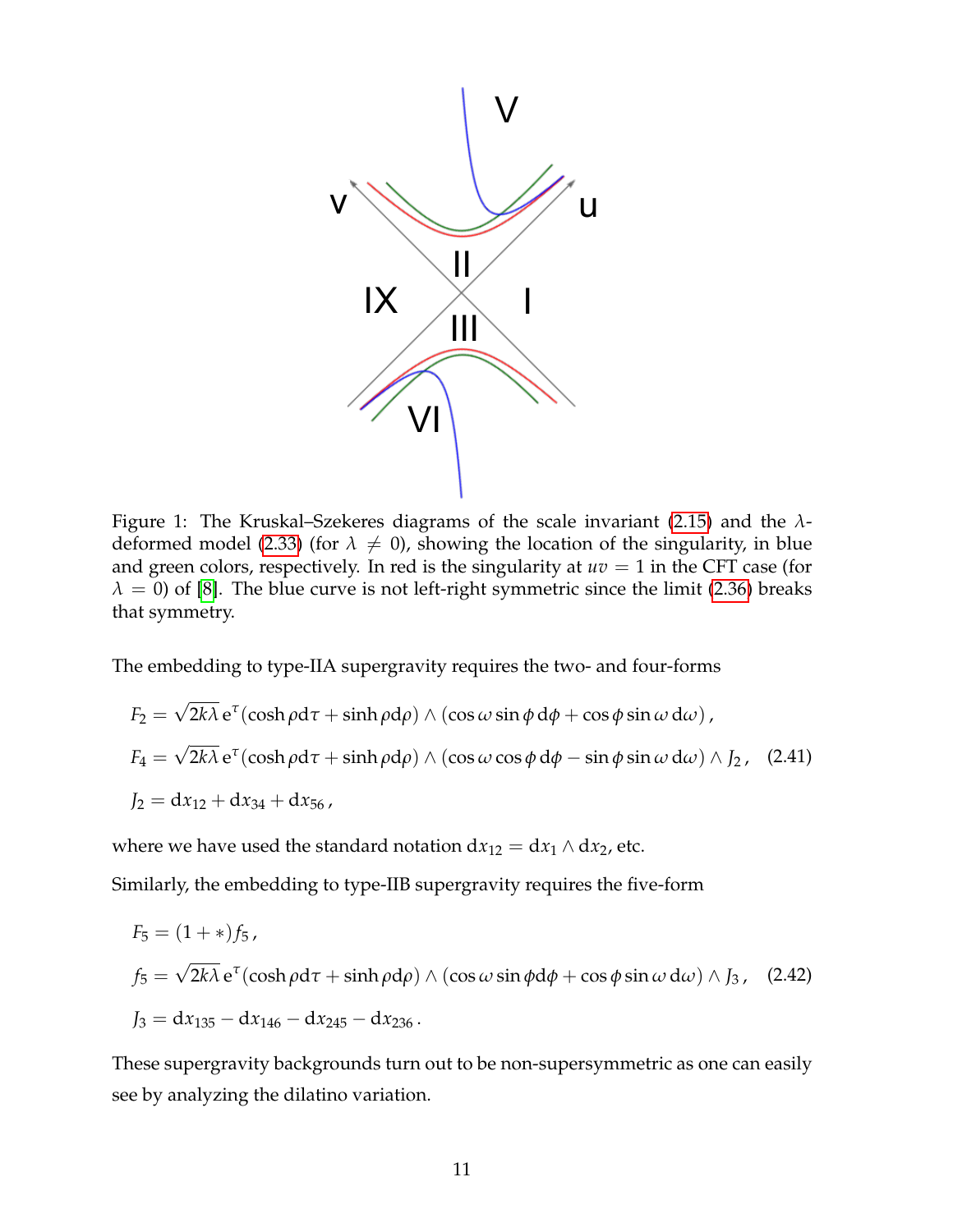### <span id="page-12-0"></span>**3 Kerr–Schild deformation of a 3-dim target space CFT**

We would like to extend the results of the previous section to higher dimensional examples. However, a brut force analysis turns out to be rather tedious and for this reason we will consider analogue asymptotic limits of *λ*-deformed orthogonal coset CFTs, along the lines of Subsection [2.4.](#page-8-0)

Let us first consider the three-dimensional gauged WZW models for orthogonal groups. The target space consists of a metric and a dilaton given in terms of [\[12\]](#page-21-2)

<span id="page-12-1"></span>
$$
ds^{2} = 2k \left( \frac{db^{2}}{b^{2} - 1} + \frac{b - 1}{b + 1} \frac{du^{2}}{u(v - u - 2)} - \frac{b + 1}{b - 1} \frac{dv^{2}}{v(v - u - 2)} \right)
$$
(3.1)

and

<span id="page-12-2"></span>
$$
e^{-2\Phi} = (b^2 - 1)(v - u - 2),
$$
\n(3.2)

which are valid for large *k*. The various cosets appear for different ranges of the global coordinates  $(u, v, b)$  and are summarized in Eq. (30) of [\[27\]](#page-22-5), see also below for the reader's convenience

<span id="page-12-3"></span>• CAdS<sub>3,k</sub> = 
$$
SO(2,2)_{-k}/SO(2,1)_{-k}
$$
  
\n
$$
\{|b| > 1, uv > 0\} \text{ or } \{|b| < 1, uv < 0 \text{ excluding } 0 < v < u + 2 < 2\}; (3.3)
$$

• 
$$
CdS_{3,k} = SO(3,1)_k / SO(2,1)_k
$$

<span id="page-12-4"></span> ${|b| < 1, uv > 0}$  or  ${|b| > 1, uv < 0$  excluding  $0 < v < u + 2 < 2}$ ; (3.4)

• 
$$
CH_{3,k} = SO(3,1)_{-k}/SO(3)_{-k}
$$

<span id="page-12-5"></span>
$$
\{|b| > 1, 0 < v < u + 2 < 2\};\tag{3.5}
$$

• 
$$
CS_{3,k} = SO(4)_k / SO(3)_k
$$

$$
\{|b| < 1, 0 < v < u + 2 < 2\}.\tag{3.6}
$$

The first two have Minkowskian signature and the remaining ones Euclidean. Also, note that, none of these spaces enjoys any Killing vector.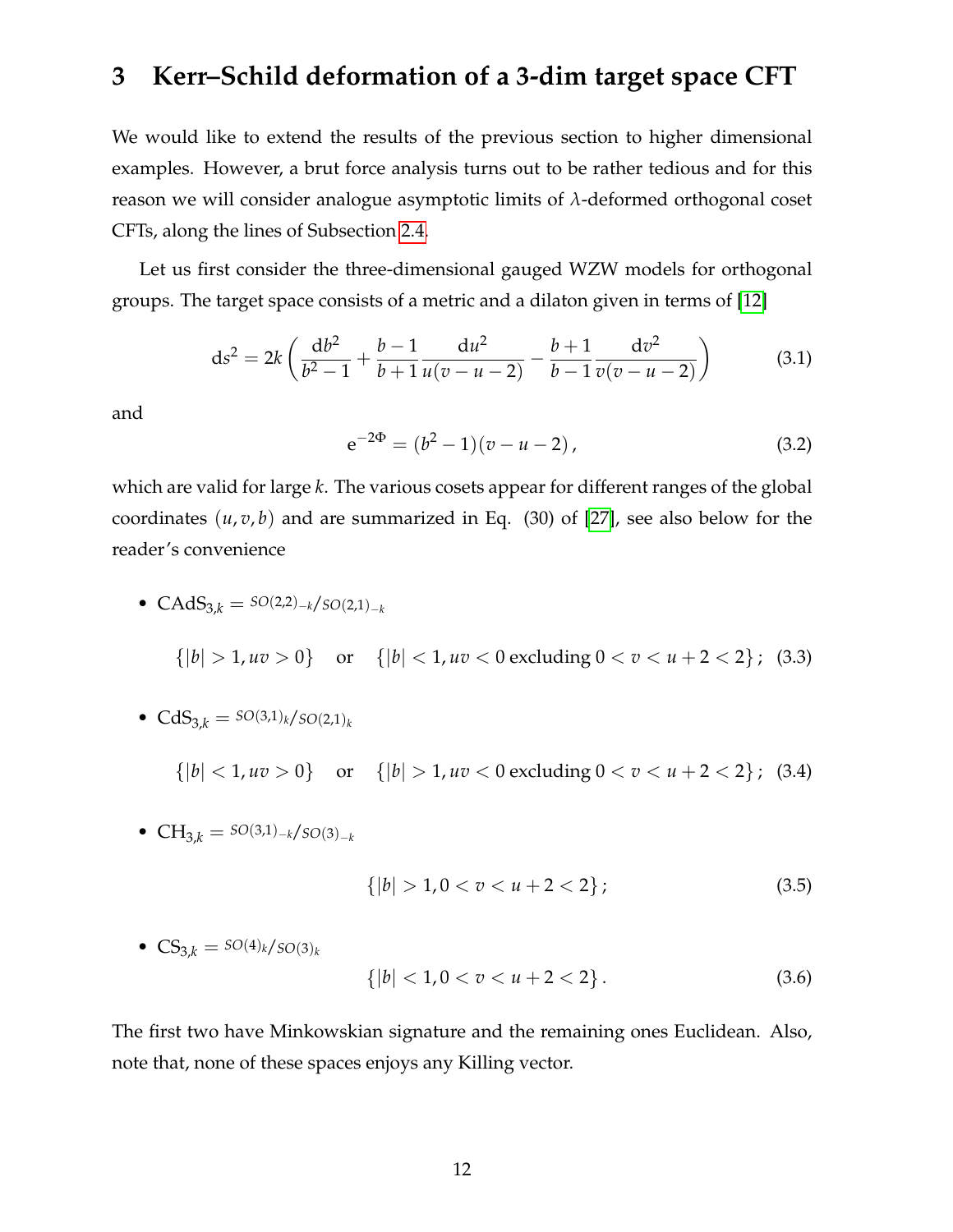### <span id="page-13-0"></span>**3.1 The integrable** *λ***-deformation of the** *SO*(2,2)−*k*/*SO*(2,1)−*<sup>k</sup>* **coset CFT**

The *λ*-deformed version of [\(3.1\)](#page-12-1) was constructed in [\[28\]](#page-22-6). In our global coordinates the metric is given by

<span id="page-13-2"></span>
$$
ds_{\lambda}^{2} = 2k \left( \frac{1 + \lambda^{2} + 2\lambda(v - u - 1)}{1 - \lambda^{2}} \frac{db^{2}}{b^{2} - 1} + \frac{1 + b}{1 - b} \frac{1 + \lambda^{2} + 2\lambda(1 - v)}{1 - \lambda^{2}} \frac{dv^{2}}{v(v - u - 2)} - \frac{1 - b}{1 + b} \frac{1 + \lambda^{2} + 2\lambda(1 + u)}{1 - \lambda^{2}} \frac{du^{2}}{u(v - u - 2)} - \frac{4\lambda}{1 - \lambda^{2}} \frac{du dv}{v - u - 2} - \frac{4\lambda}{1 - \lambda^{2}} \frac{dv dv}{1 + b} - \frac{4\lambda}{1 - \lambda^{2}} \frac{db dv}{1 - b} \right), \tag{3.7}
$$

where the dilaton is still given by [\(3.2\)](#page-12-2). This model is classically integrable since the equations of motion can be written in terms of a Lax connection [\[19\]](#page-21-8) and its conserved charges are in involution [\[20\]](#page-21-9). The  $\sigma$ -model [\(3.7\)](#page-13-2) is renormalizable at one-loop order in the 1/*k* expansion. Indeed, inserting [\(3.7\)](#page-13-2), [\(3.2\)](#page-12-2) into [\(2.6\)](#page-4-1), leads to the one-loop RG flow [\[29,](#page-22-7) [30\]](#page-22-8)

$$
\beta^{\lambda} = \frac{d\lambda}{dt} = \frac{\lambda}{2k},\tag{3.8}
$$

where the CFT point  $\lambda = 0$  is an IR fixed point. In addition, the Weyl anomaly coefficient in the case at hand reads [\[23,](#page-22-1) [24\]](#page-22-2)

$$
W = 3 - 3(R + 4\nabla^2 \Phi - 4(\nabla \Phi)^2) = 3 + \frac{9}{2k} \frac{1 + \lambda^2}{1 - \lambda^2},
$$
\n(3.9)

which is identified with the Zamolodchikov's c-function [\[25\]](#page-22-3).

### <span id="page-13-1"></span>**3.2 The Kerr–Schild asymptotic limit**

Let us now consider the metric [\(3.7\)](#page-13-2) in the parametric region of [\(3.3\)](#page-12-3) or [\(3.4\)](#page-12-4) and take a variant of the limit considered in [\[31\]](#page-22-9), followed by taking the parameter *λ* to zero. Specifically,

$$
(u,v) \to \frac{1}{\varepsilon}(u,v), \quad \lambda \to \varepsilon\lambda \quad \text{with} \quad \varepsilon \to 0. \tag{3.10}
$$

Applying this limit to [\(3.7\)](#page-13-2) we find that

<span id="page-13-3"></span>
$$
ds^{2} = 2k \left( \frac{db^{2}}{b^{2} - 1} + \frac{b - 1}{b + 1} \frac{du^{2}}{u(v - u)} - \frac{b + 1}{b - 1} \frac{dv^{2}}{v(v - u)} \right) + \lambda V \ell_{\mu} \ell_{\nu} dX^{\mu} dX^{\nu},
$$
  
\n
$$
\ell = d [(b + 1)v - (b - 1)u], \quad V = \frac{4k}{(b^{2} - 1)(v - u)}, \quad X^{\mu} = (b, u, v).
$$
\n(3.11)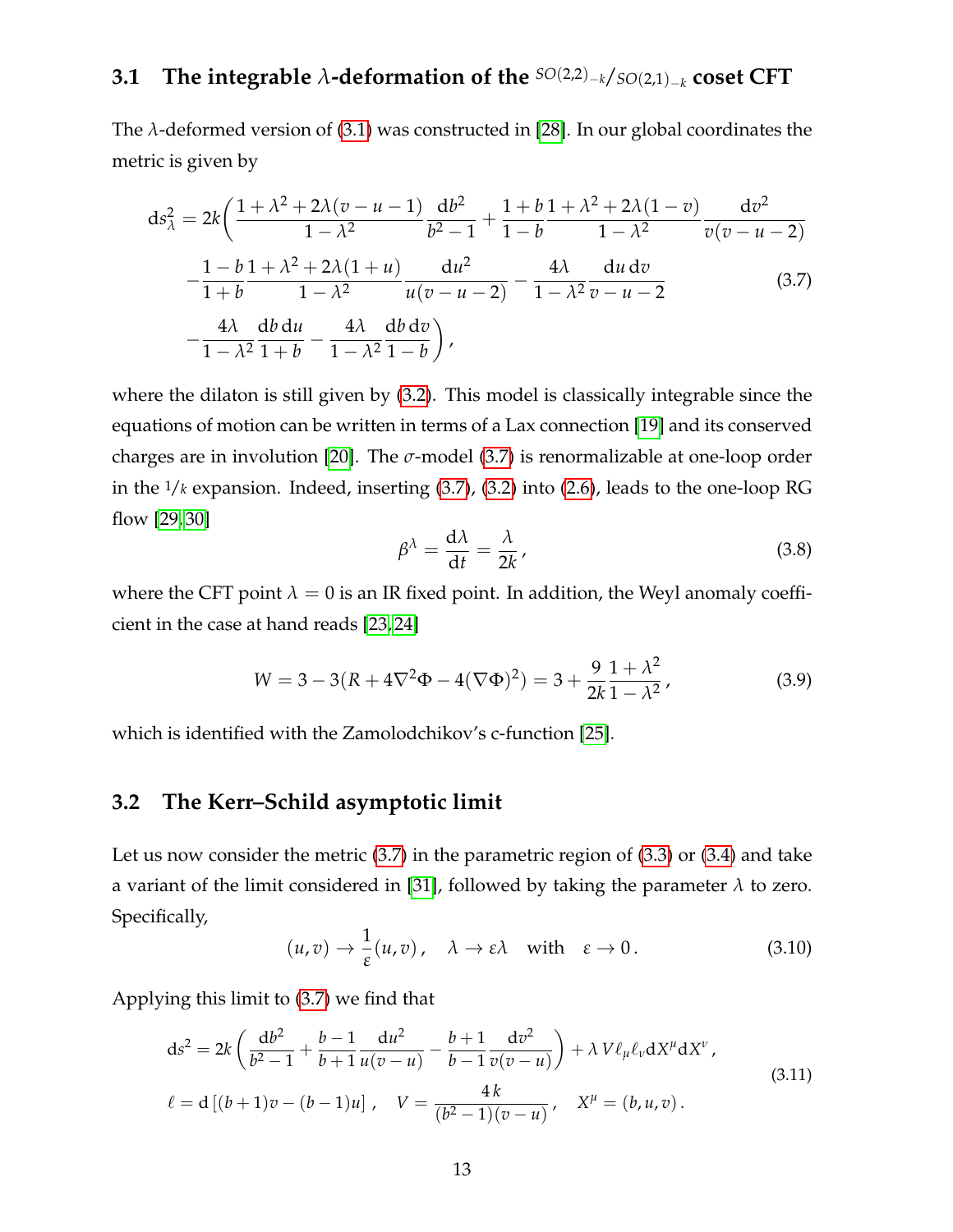The vector  $\ell^{\mu}$  is null and geodesic obeying [\(1.1\)](#page-1-1). The dilaton is obtained from [\(3.2\)](#page-12-2) and equals to

<span id="page-14-1"></span>
$$
e^{-2\Phi} = (b^2 - 1)(v - u), \tag{3.12}
$$

where an *ε*-depended constant has been disregarded by redefining the additive constant that we may always add to the dilaton. Note that the *λ*-independent term in [\(3.11\)](#page-13-3) develops an invariance involving the same scaling of the variables *u* and *v*, which is not present in the original metric [\(3.1\)](#page-12-1). This invariance is broken by the dila-ton field [\(3.12\)](#page-14-1),<sup>[6](#page-14-2)</sup> but also by the  $\lambda$ -dependent term in [\(3.11\)](#page-13-3).

We note that this is a different limit than the one taken in [\[26\]](#page-22-4). In that work we con-sidered [\(3.7\)](#page-13-2) in the parametric region of [\(3.5\)](#page-12-5) and took the asymptotic limit  $b \to \infty$ leaving the parameter *λ* intact. The derived *σ*-model interpolates under RG flow between the  $SO(3)_k/SO(2)$  coset CFT times a linear dilaton in the IR [\[27\]](#page-22-5) towards an  $H_3$ hyperbolic space in the UV as  $\lambda \rightarrow 1$  [\[26\]](#page-22-4).

### <span id="page-14-0"></span>**3.3 Scale invariance**

Let us now study the one-loop RG flows [\(2.6\)](#page-4-1) for the target space [\(3.11\)](#page-13-3), where we consider the diffeomorphism

<span id="page-14-3"></span>
$$
\xi^{\mu}\partial_{\mu} = g^{\mu\nu}\partial_{\nu}\Phi\,\partial_{\mu} + \eta\,, \quad \eta = -\frac{c}{2k}\left(u\,\partial_{u} + v\,\partial_{v}\right),\tag{3.13}
$$

with *c* being an arbitrary parameter. Similarly to  $(2.7)$  the second term involves a diffeomorphism corresponding to the scale invariance of the *λ*-independent term in [\(3.11\)](#page-13-3). This *η* diffeomorphism cannot be written in terms of a new scalar and its Lie derivative is given by

$$
\nabla_{\mu}\eta_{\nu} + \nabla_{\nu}\eta_{\mu} = -\frac{2\lambda c}{(b^2 - 1)(v - u)}\ell_{\mu}\ell_{\nu},
$$
\n(3.14)

which is similar to [\(2.9\)](#page-4-5). Employing the one-loop RG flows [\(2.6\)](#page-4-1) and the diffeomorphism [\(3.13\)](#page-14-3), one finds

<span id="page-14-4"></span>
$$
\frac{d\lambda}{dt} = (1 - c)\frac{\lambda}{2k},\tag{3.15}
$$

<span id="page-14-2"></span> $6$ This property was used in [\[32\]](#page-22-10), where the authors performed an Abelian T-duality in the back-ground [\(3.11\)](#page-13-3) (for  $\lambda = 0$ ), but for the range of variables corresponding to the  $CH_{3,k}$  coset CFT in [\(3.4\)](#page-12-4), with respect to the aforementioned scaling symmetry. Due to the non-invariance of the dilaton the result is not expected to be and in fact it is not, a conformal background. Nevertheless, it turns out to be scale invariant.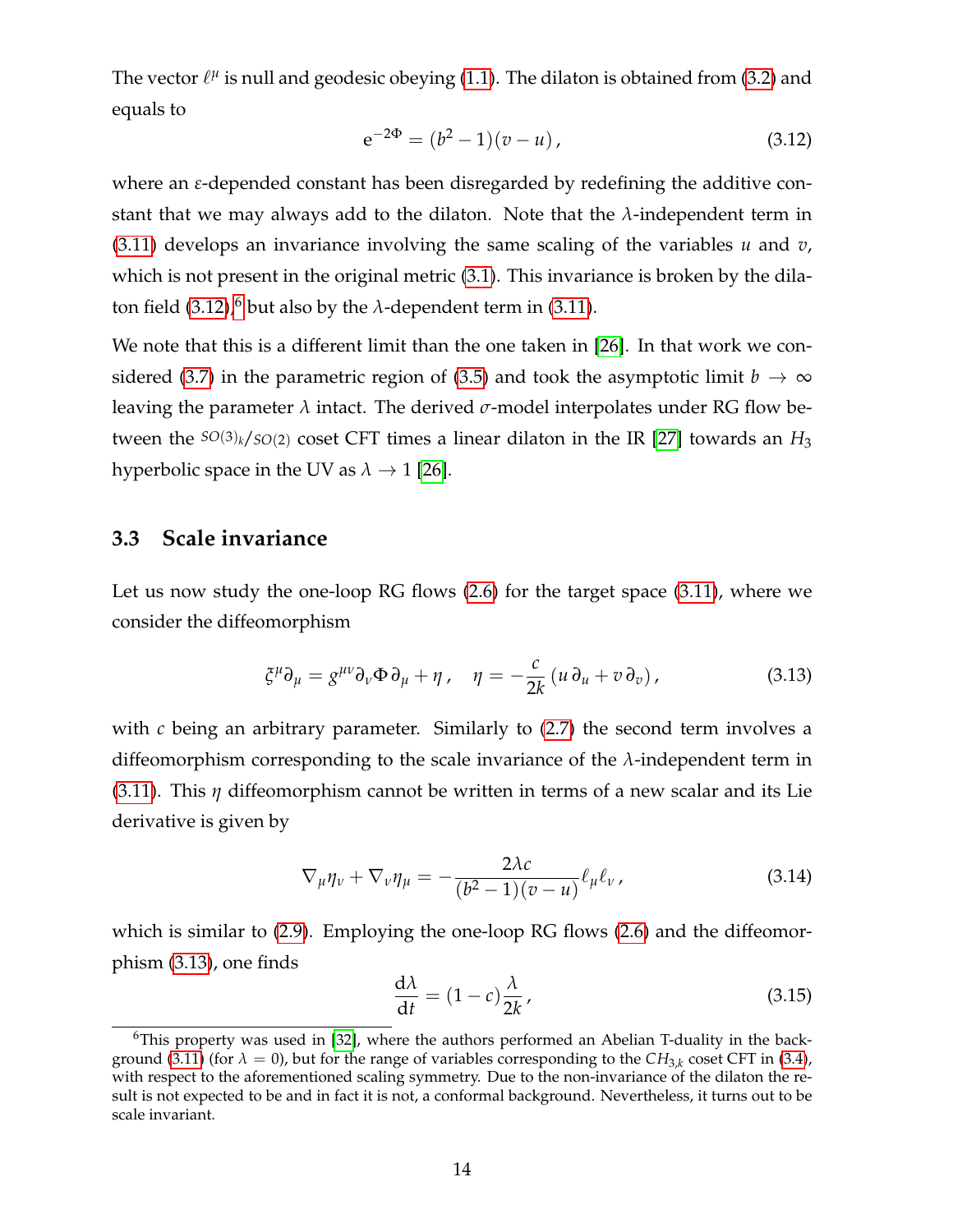whereas the level *k* does not flow at this order. Following a similar reasoning as in the two-dimensional case we choose  $c = 1$ . Hence, [\(3.11\)](#page-13-3) corresponds to a *scale invariant σ*-model for *λ* different than zero and to a *Weyl invariant* one for *λ* equal to zero.

### <span id="page-15-0"></span>**3.4 Asymptotic limit and conformal invariance**

<span id="page-15-1"></span>Let us now consider the large-*b* limit of [\(3.11\)](#page-13-3) and [\(3.12\)](#page-14-1), yielding

$$
ds^{2} = 2k \left( \frac{db^{2}}{b^{2}} + \frac{du^{2}}{u(v-u)} - \frac{dv^{2}}{v(v-u)} \right) + \frac{4k\lambda}{b^{2}(v-u)} \ell_{\mu} \ell_{\nu} dX^{\mu} dX^{\nu}, \qquad (3.16)
$$

where  $\ell_{\mu} dX^{\mu} = d[b(v - u)]$ , with  $X^{\mu} = (b, u, v)$  and

$$
e^{-2\Phi} = b^2(v - u). \tag{3.17}
$$

The latter line element remains invariant under rescalings of *b* as well and it is flat for  $\lambda = 0$ . Let us now work out the one-loop RG flows [\(2.6\)](#page-4-1) for the above metric with the diffeomorphism

$$
\xi^{\mu}\partial_{\mu} = g^{\mu\nu}\partial_{\nu}\Phi\,\partial_{\mu} - \frac{c}{2k}\left(-b\partial_{b} + u\,\partial_{u} + v\,\partial_{v}\right) \implies \xi_{\mu}\mathrm{d}X^{\mu} = \mathrm{d}\widehat{\Phi},\tag{3.18}
$$

where  $\hat{\Phi} = \Phi + c \ln[b(v - u)]$ . The above diffeomorphism yields the RG flow [\(3.15\)](#page-14-4) and the parameter  $\lambda$  can be also absorbed in (unphysical) rescalings of  $(u, v)$ . Hence, we should pick *c* = 1 corresponding to a *conformal invariant σ-model* since the diffeomorphism is expressed in terms of a new dilaton field  $\hat{\Phi} = 1/2 \ln(v - u)$ .

We conclude by identifying the corresponding CFT. To do so, we perform the following coordinate transformation in [\(3.16\)](#page-15-1)

$$
v = e^{2\tau} \cosh^2 y
$$
,  $u = e^{2\tau} \sinh^2 y$ ,  $b = e^{2\rho}$ . (3.19)

The corresponding  $\sigma$ -model (in the normalization of [\(2.5\)](#page-4-4)) reads

<span id="page-15-2"></span>
$$
S = \frac{4k}{\pi} \int d^2 \sigma \left( \partial_+ \rho \partial_- \rho - \partial_+ \tau \partial_- \tau + \partial_+ y \partial_- y + 4\lambda \, e^{2\tau} \partial_+ (\rho + \tau) \partial_- (\rho + \tau) \right) \tag{3.20}
$$

and the dilaton equals to  $\hat{\Phi} = \tau$ . Following the discussion in Subsection [2.3](#page-7-0) we find that the model [\(3.20\)](#page-15-2) describes the  $SL(2,\mathbb{R})_{4k}/SO(2) \times \mathbb{R}$  CFT.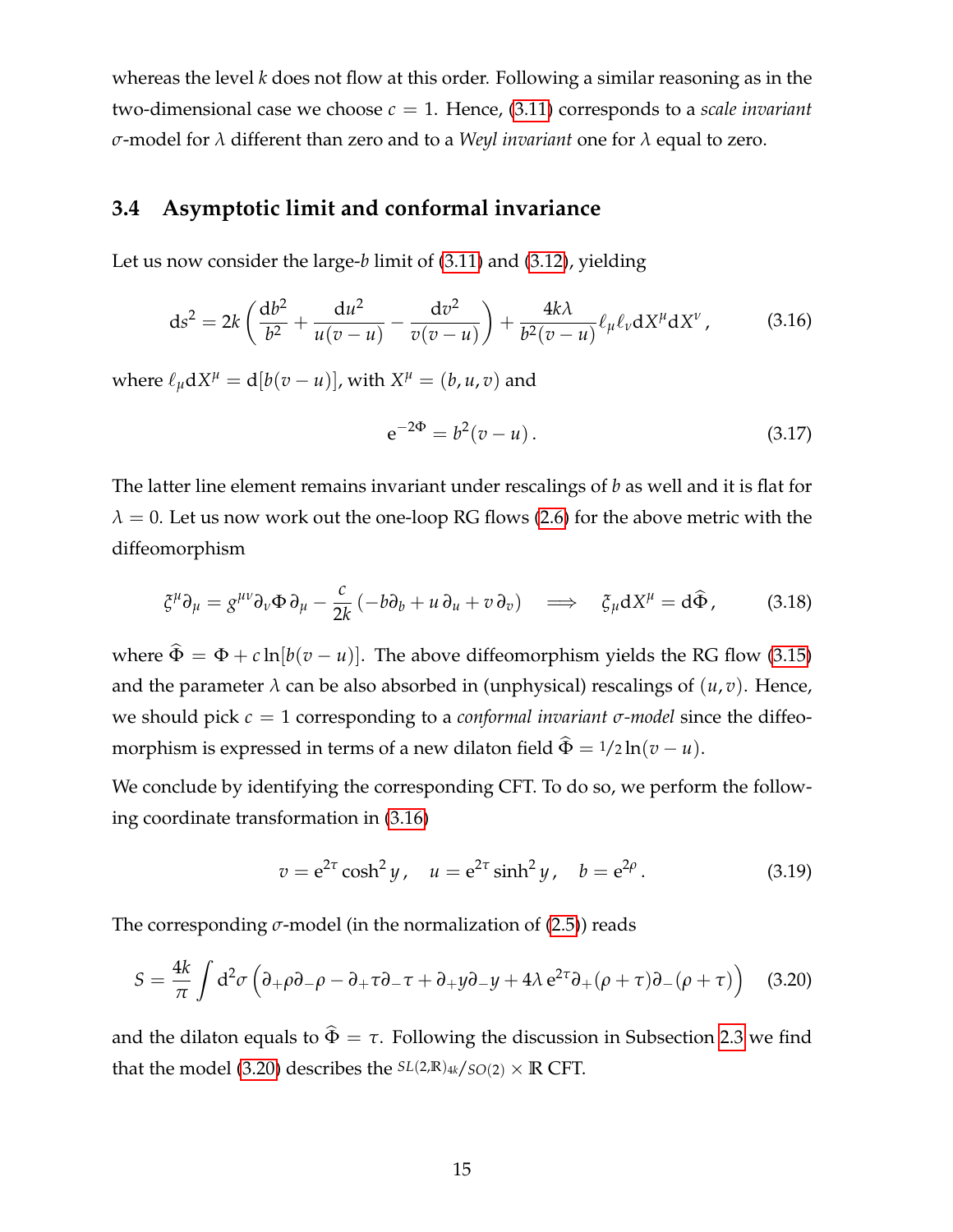## <span id="page-16-0"></span>**4 Conclusions**

In the present work we studied Kerr–Schild deformation of coset CFTs of a noncompact target spacetime. Firstly, we considered deformations of the two-dimensional coset CFT *SL*(2,**R**)−*k*/*SO*(2) [\[8\]](#page-20-6). The derived *σ*-model is classically integrable and scale rather than Weyl invariant. The target spacetime of this model has the interpretation of a scale invariant black hole which we embed in type-IIA and -IIB supergravity. We show that this type of deformation can be obtained from the corresponding *λ*deformed model by performing a particular limiting procedure. Finally, in an asymptotic limit the model becomes Weyl invariant, in particular the coset CFT *SL*(2,**R**)*k*/*SO*(2).

We extended the above results in a three-dimensional model where we considered a similar limiting procedure of the *λ*-deformed *SO*(2,2)−*k*/*SO*(2,1)−*<sup>k</sup>* coset CFT. The derived model can be viewed again as a Kerr–Schild deformation of an asymptotic limit of the underlying *SO*(2,2)−*k*/*SO*(2,1)−*<sup>k</sup>* coset CFT. As in the two-dimensional case, the model is classically integrable and in addition scale invariant. Weyl invariance is restored in an asymptotic limit, yielding the  $SL(2,\mathbb{R})$ <sub>4k</sub>/ $SO(2) \times \mathbb{R}$  CFT.

The results of the present work could be extended for higher dimensional symmetric coset CFTs by taking appropriate limiting procedures of the corresponding *λ*deformed models. In fact we have explicitly checked the four- and five-dimensional cases, namely the *λ*-deformed  $SO(3,2)_{-k}/SO(3,1)_{-k}$  and  $SO(4,2)_{-k}/SO(4,1)_{-k}$  *σ*-models. We will not present any details of this technically involved analysis since the results are identical to the two- and three-dimensional cases.

A natural question is whether scale invariance persists beyond one-loop. The simplest such exact background corresponds to the coset CFT *SL*(2,**R**)−*k*/*SO*(2) and it was found in [\[33,](#page-22-11) [34\]](#page-22-12). We have studied its two-loop renormalizability [\[35](#page-23-0)[–39\]](#page-23-1) under Kerr–Schild deformation and indeed we have found that scale invariance persists. We refrain from presenting the details of the intermediate steps as they are complicated and its conceptual core remains intact.

Another potential extension would be to consider Kerr–Schild deformation of Yang– Baxter symmetric cosets which were constructed in [\[40,](#page-23-2) [41\]](#page-23-3). These types of *σ*-models are related to the *λ*-deformed ones by a Poisson–Lie T-duality and an analytic continuation of the coordinates and parameters of the underlying *σ*-model [\[42–](#page-23-4)[46\]](#page-23-5).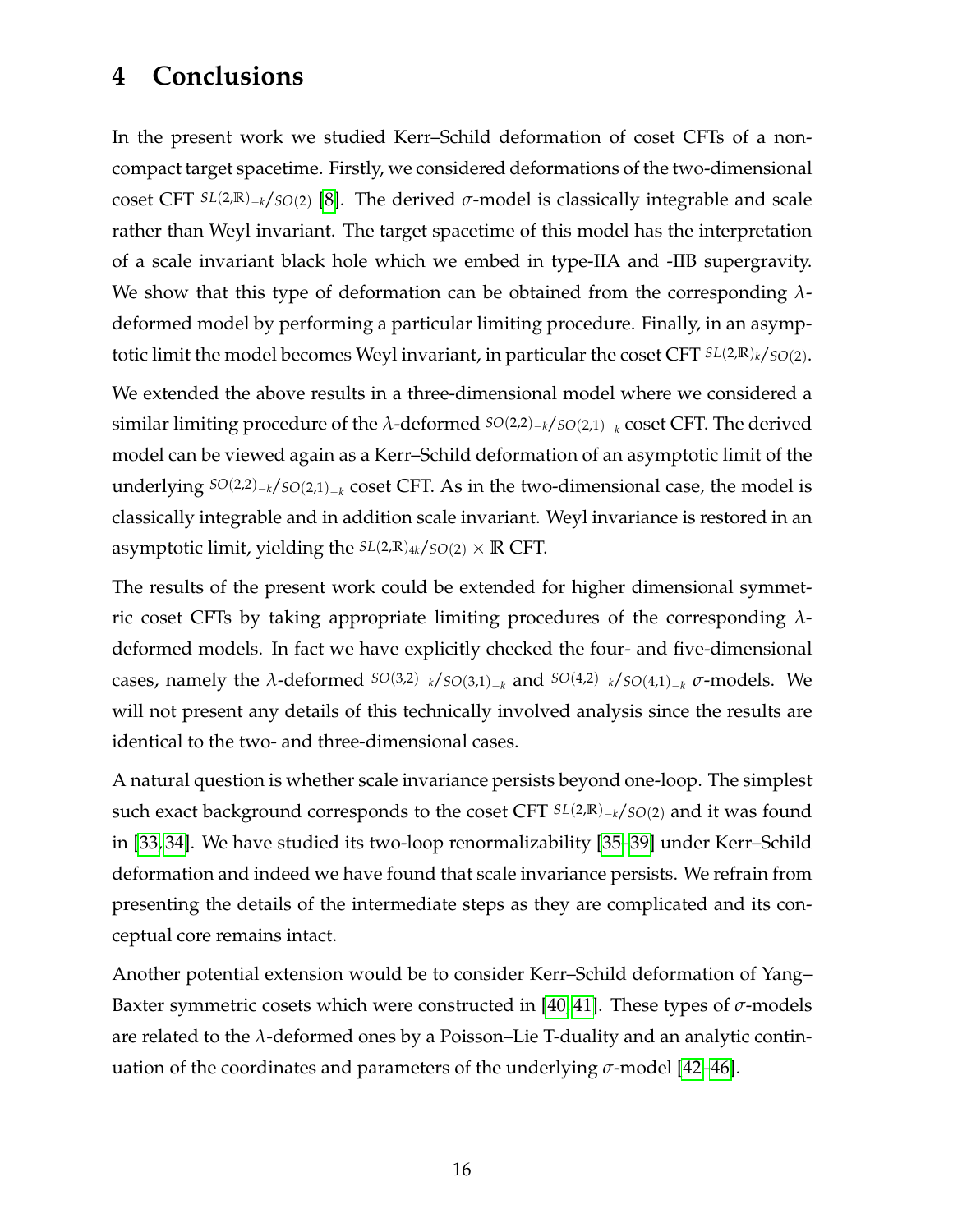# **Acknowledgements**

We would like to thank Nat Levine and Arcady Tseytlin for a useful correspondence and Andreas Stergiou for related discussions.

We also thank the organizers and the participants of the conference "Integrability, Dualities and Deformations" (Santiago de Compostela, Spain, 30 August – 3 September 2021) for the stimulating atmosphere, where results of this work were presented by K. Siampos.

The research work of G. Itsios is supported by the Einstein Stiftung Berlin via the Einstein International Postdoctoral Fellowship program "Generalised dualities and their holographic applications to condensed matter physics" (project number IPF-2020-604). G. Itsios is also supported by the Deutsche Forschungsgemeinschaft (DFG, German Research Foundation) via the Emmy Noether program "Exploring the landscape of string theory flux vacua using exceptional field theory" (project number 426510644).

The research work of K. Sfetsos was supported by the Hellenic Foundation for Research and Innovation (H.F.R.I.) under the "First Call for H.F.R.I. Research Projects to support Faculty members and Researchers and the procurement of high-cost research equipment grant" (MIS 1857, Project Number: 16519).

The research work of K. Siampos has received funding from the Hellenic Foundation for Research and Innovation (H.F.R.I.) and the General Secretariat for Research and Technology (G.S.R.T.), under grant agreement No 15425.

# <span id="page-17-0"></span>**A Essentials of Kerr–Schild perturbations**

In this section we will consider metric perturbations of the Kerr–Schild form [\[1](#page-20-0)[–6\]](#page-20-1)

<span id="page-17-1"></span>
$$
g_{\mu\nu} = g_{\mu\nu}^{(0)} + \lambda h_{\mu\nu}, \quad h_{\mu\nu} = V \ell_{\mu} \ell_{\nu}, \quad \mu = 1, 2, ..., D,
$$
 (A.1)

where  $\lambda$  is a booking keeping (expansion) parameter and *V* is the Kerr–Schild potential. In addition, the vector  $\ell^{\mu}$  is null and geodesic

<span id="page-17-2"></span>
$$
g_{\mu\nu}^{(0)} \ell^{\mu} \ell^{\nu} = 0 = g_{\mu\nu} \ell^{\mu} \ell^{\nu}, \quad \ell^{\mu} \nabla_{\mu}^{(0)} \ell_{\nu} = 0.
$$
 (A.2)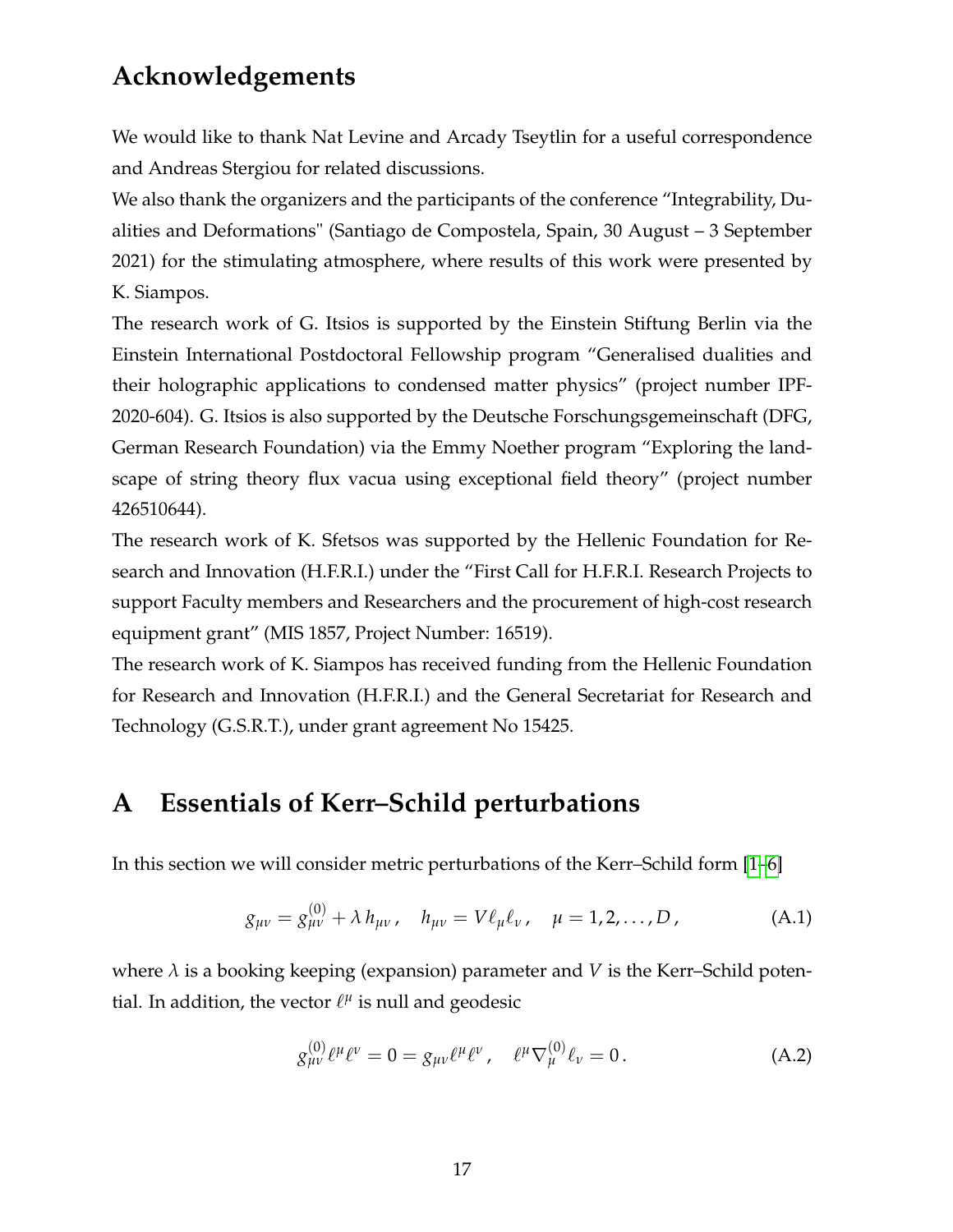From the above it can be easily seen that the inverse of the metric [\(A.1\)](#page-17-1) is given by

$$
g^{\mu\nu} = g_{(0)}^{\mu\nu} - \lambda h^{\mu\nu}, \quad h^{\mu\nu} = V \ell^{\mu} \ell^{\nu}.
$$
 (A.3)

Using the latter and [\(A.2\)](#page-17-2), we find the Christoffel symbols

$$
\Gamma_{\kappa\lambda}{}^{\mu} = \Gamma_{\kappa\lambda}^{(0)}{}^{\mu} + S_{\kappa\lambda}{}^{\mu} \,, \tag{A.4}
$$

where

$$
S_{\kappa\lambda}{}^{\mu} = \lambda S_{\kappa\lambda}^{(1)\mu} + \lambda^2 S_{\kappa\lambda}^{(2)\mu},
$$
  
\n
$$
S_{\kappa\lambda}^{(1)\mu} = \frac{1}{2} g^{\mu\rho} \left( \nabla_{\kappa}^{(0)} h_{\lambda\rho} + \nabla_{\lambda}^{(0)} h_{\kappa\rho} - \nabla_{\rho}^{(0)} h_{\kappa\lambda} \right),
$$
  
\n
$$
S_{\kappa\lambda}^{(2)\mu} = \frac{1}{2} h^{\mu\rho} \nabla_{\rho}^{(0)} h_{\kappa\lambda} = \frac{1}{2} h^{\mu\rho} h_{\kappa\lambda} \partial_{\rho} \ln V.
$$
\n(A.5)

Using the above one may easily demonstrate that the geodesic property of the vector holds for the metric  $g_{\mu\nu}$  as well, i.e.

$$
\ell^{\mu}\nabla_{\mu}\ell_{\nu}=0.\tag{A.6}
$$

We also note the property

$$
S_{\kappa\lambda}^{(i)\lambda} = 0, \quad i = 1, 2. \tag{A.7}
$$

Next we evaluate the Riemann tensor, which takes the form

$$
R^{\mu}{}_{\rho\kappa\lambda} = R^{(0)\mu}{}_{\rho\kappa\lambda} + \nabla_{\kappa}^{(0)} S_{\lambda\rho}{}^{\mu} - \nabla_{\lambda}^{(0)} S_{\kappa\rho}{}^{\mu} + S_{\kappa\sigma}{}^{\mu} S_{\lambda\rho}{}^{\sigma} - S_{\lambda\sigma}{}^{\mu} S_{\kappa\rho}{}^{\sigma}, \tag{A.8}
$$

implying that the corresponding Ricci tensor could be at most fourth order in *λ*. Using [\(A.2\)](#page-17-2), we find after some algebra that the Ricci tensor truncates at second order in *λ* and it is given by

$$
R_{\mu\nu} = R_{\mu\nu}^{(0)} + \lambda R_{\mu\nu}^{(1)} + \lambda^2 R_{\mu\nu}^{(2)}, \tag{A.9}
$$

where

$$
R_{\mu\nu}^{(1)} = \frac{1}{2} \nabla^{(0)\rho} \left( \nabla_{\mu}^{(0)} h_{\nu\rho} + \nabla_{\nu}^{(0)} h_{\mu\rho} - \nabla_{\rho}^{(0)} h_{\mu\nu} \right),
$$
  
\n
$$
R_{\mu\nu}^{(2)} = \frac{1}{2} \left( \nabla_{k}^{(0)} (\ell^{k} \ell^{\lambda} \partial_{\lambda} V) + V \left( \nabla_{\kappa}^{(0)} \ell_{\lambda} \right) (\nabla^{(0)\kappa} \ell^{\lambda} - \nabla^{(0)\lambda} \ell^{\kappa}) \right) h_{\mu\nu}.
$$
\n(A.10)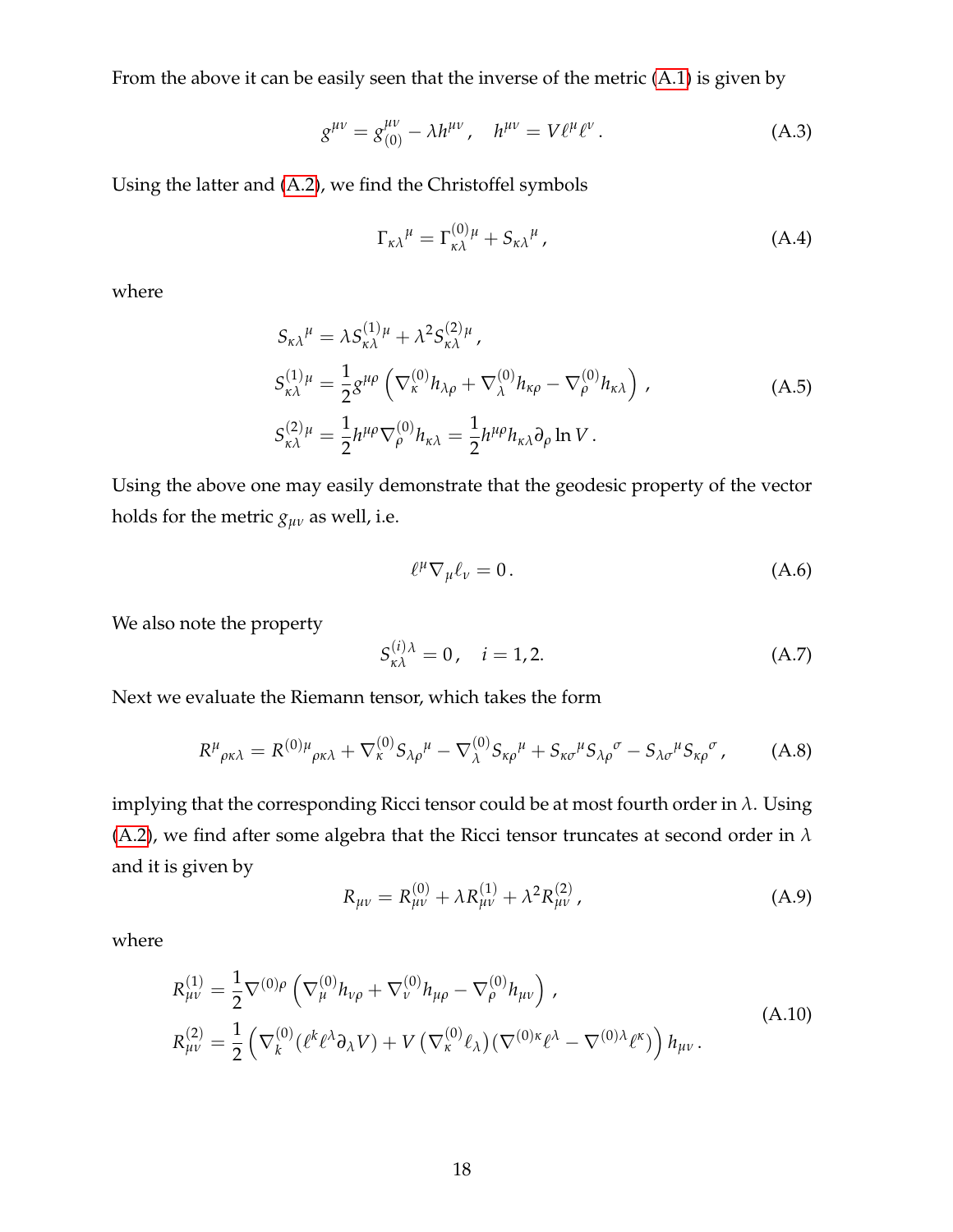The above can be rewritten  $as^7$  $as^7$ 

$$
R_{\mu\nu} = R_{\mu\nu}^{(0)} + \frac{\lambda}{2} \nabla^{(0)\rho} \left( \nabla_{\mu}^{(0)} h_{\nu\rho} + \nabla_{\nu}^{(0)} h_{\mu\rho} - \nabla_{\rho}^{(0)} h_{\mu\nu} \right) + \frac{\lambda^2}{2} h_{\mu}{}^{\sigma} \nabla^{(0)\rho} \left( \nabla_{\nu}^{(0)} h_{\sigma\rho} + \nabla_{\sigma}^{(0)} h_{\rho\nu} - \nabla_{\rho}^{(0)} h_{\sigma\nu} \right).
$$
(A.11)

or in the suggestive form

<span id="page-19-2"></span>
$$
R^{\mu}{}_{\nu} = R^{(0)\mu}{}_{\nu} - \lambda h^{\mu}{}_{\rho} R^{(0)\rho}{}_{\nu} + \frac{\lambda}{2} \nabla^{(0)}_{\rho} \left( \nabla^{(0)}_{\nu} h^{\mu \rho} + \nabla^{(0)\mu} h_{\nu}{}^{\rho} - \nabla^{(0)\rho} h^{\mu}{}_{\nu} \right) . \tag{A.12}
$$

This unveils that in this case the *linearized approximation* is also an exact,<sup>[8](#page-19-1)</sup> where the metric  $g_{\mu\nu}$  is given by [\(A.1\)](#page-17-1) and  $\ell^{\mu}$  satisfies [\(A.2\)](#page-17-2). This has been observed in [\[5\]](#page-20-5). Finally, we can also compute the Ricci tensor

$$
R = R^{(0)} - \lambda h^{\mu\nu} R^{(0)}_{\mu\nu} + \lambda \nabla^{(0)}_{\mu} \left( \nabla^{(0)}_{\nu} \left( V \ell^{\nu} \right) \ell^{\mu} \right) . \tag{A.13}
$$

As a non-trivial example of the Kerr–Schild formulation [\[1\]](#page-20-0) we present the renowned Kerr solution of mass *M* and rotation parameter *a*, in the presence of a cosmological constant Λ. The first step is to rewrite the  $(A)dS$  metric, which will be the seed solution, in a rotating form using spheroidal coordinates [\[47\]](#page-23-6) and in the conventions of [\[48\]](#page-24-0)

$$
g_{\mu\nu}^{(0)} dx^{\mu} dx^{\nu} = -\frac{\Delta}{\Omega} \left( 1 + \frac{\Lambda r^2}{3} \right) dt^2 + \frac{r^2 + a^2 \cos^2 \theta}{r^2 + a^2} \frac{dr^2}{1 + \frac{\Lambda r^2}{3}} + \frac{r^2 + a^2 \cos^2 \theta}{\Delta} d\theta^2 + \frac{(r^2 + a^2) \sin^2 \theta}{\Omega} d\phi^2,
$$
\n(A.14)

where

$$
\Delta = 1 - \frac{\Lambda}{3}a^2 \cos^2 \theta, \quad \Omega = 1 - \frac{\Lambda}{3}a^2. \tag{A.15}
$$

It turns out that the Kerr–Schild potential  $V$  and the null and geodesic vector  $\ell^\mu$  read

$$
V = \frac{2GMr}{r^2 + a^2 \cos^2 \theta}, \quad \ell = -\frac{\Delta}{\Omega} dt + \frac{r^2 + a^2 \cos^2 \theta}{r^2 + a^2} \frac{dr}{1 + \frac{\Delta r^2}{3}} - \frac{a \sin^2 \theta}{\Omega} d\phi, \quad (A.16)
$$

<span id="page-19-0"></span><sup>7</sup>Where we have used the identity

$$
V\left(\nabla_{\kappa}^{(0)}(\ell^{\kappa}\ell^{\lambda}\partial_{\lambda}V)+V(\nabla_{\kappa}^{(0)}\ell_{\sigma}-\nabla_{\kappa}^{(0)}\ell_{\sigma})\nabla^{(0)\sigma}\ell^{\kappa}\right)=h_{\mu}{}^{\sigma}\nabla^{(0)}{}^{\rho}\left(\nabla_{\nu}^{(0)}h_{\sigma\rho}+\nabla_{\sigma}^{(0)}h_{\rho\nu}-\nabla_{\rho}^{(0)}h_{\sigma\nu}\right).
$$

<span id="page-19-1"></span> ${}^{8}$ This property is realized in the mixed components form [\(A.12\)](#page-19-2); with one index up and one down.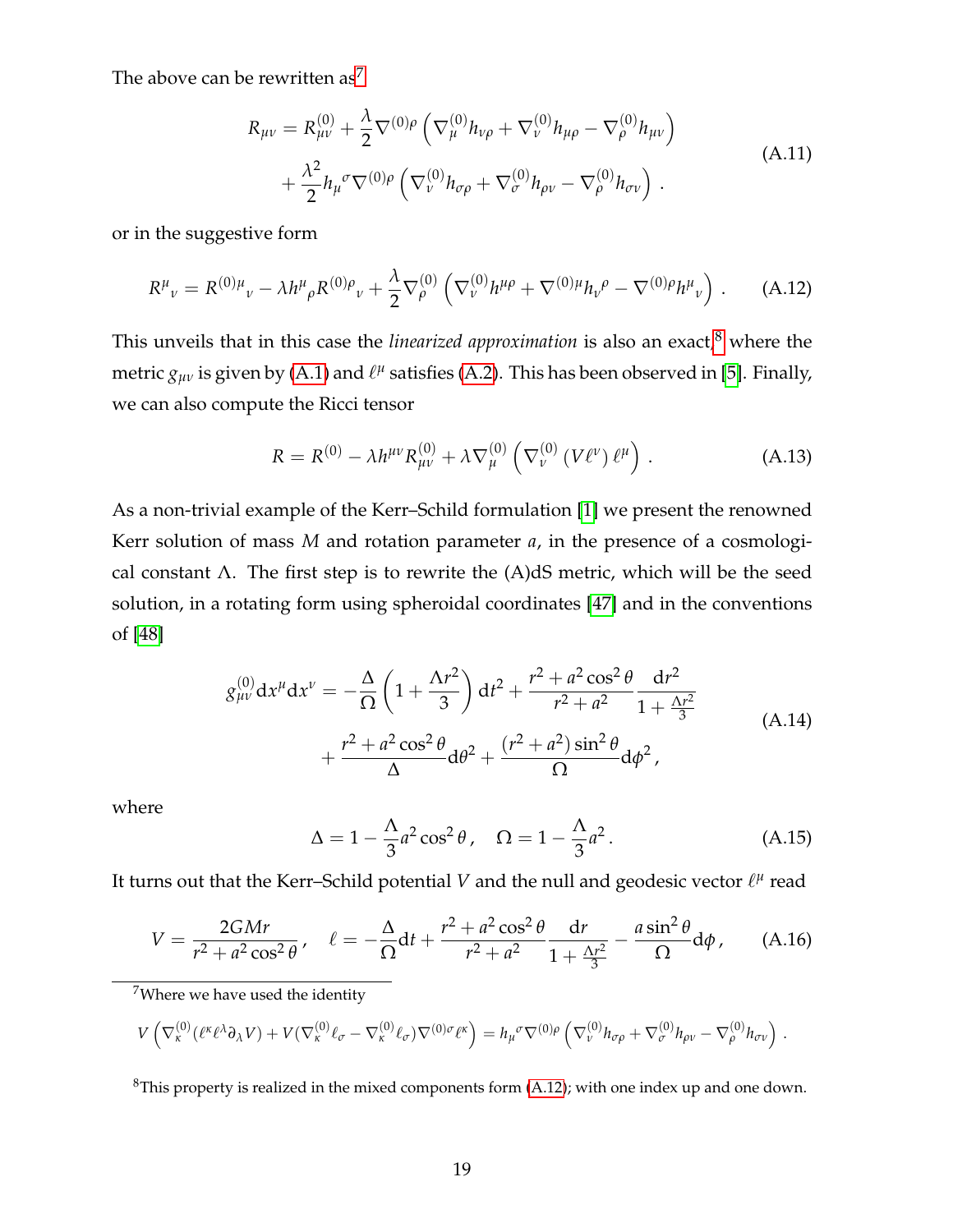such that  $R_{uv} = \Lambda g_{uv}$ .

Further investigations and examples concerning Kerr–Schild perturbations can found in [\[49](#page-24-1)[–51\]](#page-24-2).

## **References**

- <span id="page-20-0"></span>[1] R. P. Kerr, A. Schild, *A new class of vacuum solutions of the Einstein field equations*, Atti del Convegno sulla Relativita Generale: Problemi dell'Energia e Onde Gravitazionali, G. Barbèra Editore, Firenze (1965), 1-12 and [General Relativity and Gravitation.](https://link.springer.com/article/10.1007/s10714-009-0857-z) **41** (2009), 2485-2499. *Some algebraically degenerate solutions of Einstein's gravitational field equations*, Proc. Symp. Appl. Math. **17** (1965), 199-209.
- [2] M. Gürses and F. Gürsey, *Lorentz covariant treatment of the Kerr-Schild geometry*, J. Math. Phys. **16** [\(1975\), 2385-2390.](https://aip.scitation.org/doi/10.1063/1.522480)
- <span id="page-20-3"></span>[3] B. C. Xanthopoulos, *Exact vacuum solutions of Einstein's equation from linearized solutions*, J. Math. Phys. **19** [\(1978\), 1607-1609.](https://aip.scitation.org/doi/pdf/10.1063/1.523851)
- <span id="page-20-4"></span>[4] A. H. Taub, *Generalised Kerr-Schild space-times*, Ann. Phys. **134** [Issue 2 \(1981\), 326-372.](https://www.sciencedirect.com/science/article/pii/000349168190213X)
- <span id="page-20-5"></span>[5] T. Dereli and M. Gürses, *The Generalized Kerr-schild Transform in Elevendimensional Supergravity*, Phys. Lett. **B171** [\(1986\), 209-211.](https://linkinghub.elsevier.com/retrieve/pii/0370269386915339)
- <span id="page-20-1"></span>[6] B. C. Xanthopoulos, *Linear superposition of solutions of the Einstein-Maxwell equations*, [Class. Quant. Grav.](https://iopscience.iop.org/article/10.1088/0264-9381/3/2/009) **3** (1986), 157-167.
- <span id="page-20-2"></span>[7] H. Stephani, D. Kramer, M. MacCallum, C. Hoenselaers and E. Herlt, *Exact solutions to Einstein's field equations*, (2nd ed., Cambridge Monographs on Mathematical Physics). Cambridge: Cambridge University Press, [doi:10.1017/CBO9780511535185.](https://doi.org/10.1017/CBO9780511535185)
- <span id="page-20-6"></span>[8] E. Witten, *On string theory and black holes*, Phys. Rev. **D44** [\(1991\), 314-324.](https://journals.aps.org/prd/abstract/10.1103/PhysRevD.44.314)
- <span id="page-20-7"></span>[9] C. M. Hull and P. K. Townsend, *Finiteness and Conformal Invariance in Nonlinear σ-Models*, Nucl. Phys. **B274** [\(1986\), 349-362.](https://www.sciencedirect.com/science/article/pii/0550321386902890?via%3Dihub)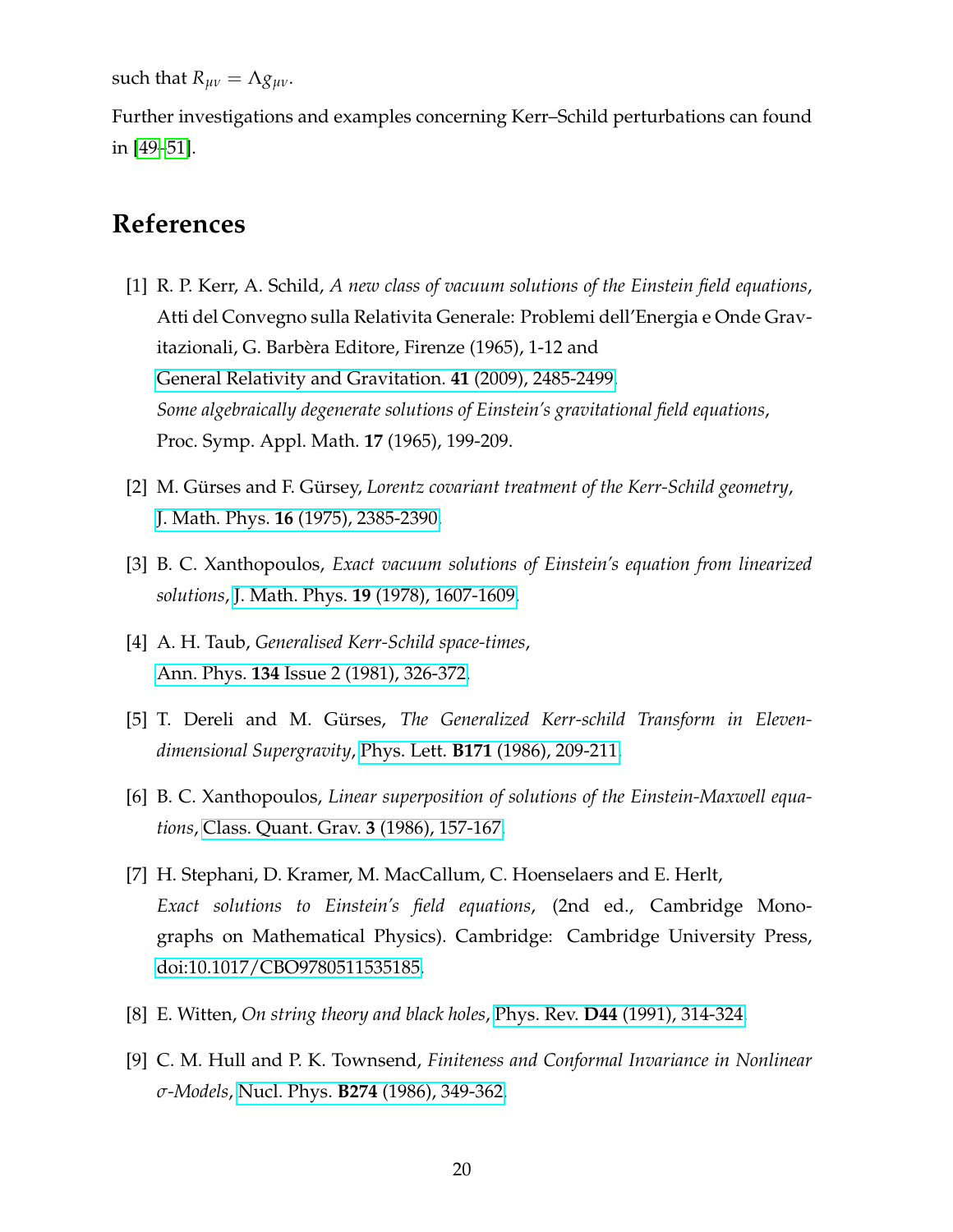- <span id="page-21-0"></span>[10] K. Sfetsos, *Integrable interpolations: From exact CFTs to non-Abelian T-duals*, Nucl. Phys. **B880** [\(2014\), 225-246,](https://www.sciencedirect.com/science/article/pii/S0550321314000066?via%3Dihub) [[1312.4560](http://arxiv.org/abs/1312.4560)].
- <span id="page-21-1"></span>[11] K. Sfetsos and D. C. Thompson, *Spacetimes for λ-deformations*, JHEP **12** [\(2014\), 164 \(26pp\),](https://link.springer.com/article/10.1007/JHEP12(2014)164) [[1410.1886](https://arxiv.org/abs/1410.1886)].
- <span id="page-21-2"></span>[12] I. Bars and K. Sfetsos, *Global analysis of new gravitational singularities in string and particle theories*, Phys. Rev. **D46** [\(1992\), 4495-4509,](https://journals.aps.org/prd/abstract/10.1103/PhysRevD.46.4495) [[hep-th/9205037](https://arxiv.org/abs/hep-th/9205037)].
- <span id="page-21-3"></span>[13] G. Ecker and J. Honerkamp, *Application of invariant renormalization to the nonlinear chiral invariant pion Lagrangian in the one-loop approximation*, Nucl. Phys. **B35** [\(1971\), 481-492.](http://www.sciencedirect.com/science/article/pii/0550321371904688) J. Honerkamp, *Chiral multiloops*, Nucl. Phys. **B36** [\(1972\), 130-140.](http://www.sciencedirect.com/science/article/pii/0550321372902994)
- <span id="page-21-4"></span>[14] D. Friedan, *Nonlinear models in two epsilon dimensions*, Phys. Rev. Lett. **45** [\(1980\), 1057-1060](http://journals.aps.org/prl/abstract/10.1103/PhysRevLett.45.1057) and *Nonlinear models in* 2 + *ε dimensions*, Annals Phys. **163** [\(1985\), 318-419.](http://www.sciencedirect.com/science/article/pii/0003491685903847)
- <span id="page-21-5"></span>[15] J. Polchinski, *Scale and conformal invariance in quantum field theory*, Nucl.Phys. **B303** [\(1988\), 226-236.](https://www.sciencedirect.com/science/article/pii/0550321388901794)
- <span id="page-21-6"></span>[16] E. K. Sklyanin, *Quantum version of the method of inverse scattering problem*, J. Sov. Math. **19** [\(1982\), 1546-1596,](http://link.springer.com/article/10.1007%2FBF01091462) Zap. Nauchn. Semin. **95** (1980), 55-128.
- [17] J. M. Maillet, *New Integrable Canonical Structures in Two-dimensional Models*, Nucl. Phys. **B269** [\(1986\), 54-76.](http://www.sciencedirect.com/science/article/pii/0550321386903652)
- <span id="page-21-7"></span>[18] J. M. Maillet, *Hamiltonian Structures for Integrable Classical Theories From Graded Kac-moody Algebras*, Phys. Lett. **B167** [\(1986\), 401-405.](http://www.sciencedirect.com/science/article/pii/037026938691289X)
- <span id="page-21-8"></span>[19] T. J. Hollowood, J. L. Miramontes and D. M. Schmidtt, *Integrable deformations of strings on symmetric spaces*, JHEP **1411** [\(2014\), 009 \(35pp\),](https://link.springer.com/article/10.1007%2FJHEP11%282014%29009) [[1407.2840](http://arxiv.org/abs/1407.2840)].
- <span id="page-21-9"></span>[20] T. J. Hollowood, J. L. Miramontes and D. M. Schmidtt, *S-Matrices and Quantum Group Symmetry of k-Deformed Sigma Models*, J. Phys. A **49** [no.46 \(2016\), 465201 \(25pp\),](https://iopscience.iop.org/article/10.1088/1751-8113/49/46/465201) [[1506.06601](https://arxiv.org/abs/1506.06601)].
- <span id="page-21-10"></span>[21] C. Kounnas and D. Lüst, *Cosmological string backgrounds from gauged WZW models*, Phys. Lett. **B289** [\(1992\), 56-60,](https://www.sciencedirect.com/science/article/abs/pii/037026939291361C?via%3Dihub) [[hep-th/9205046](https://arxiv.org/abs/hep-th/9205046)].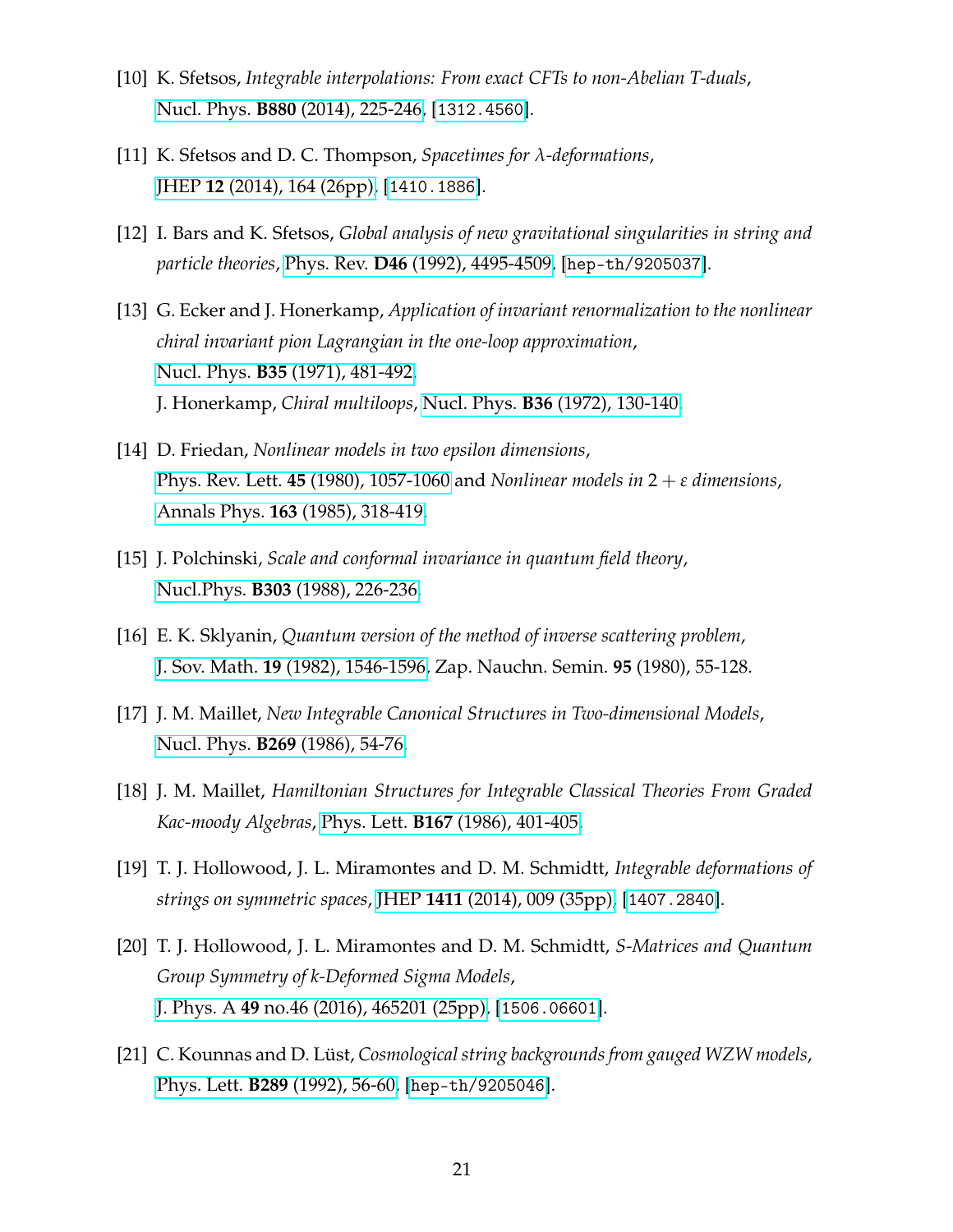- <span id="page-22-0"></span>[22] G. Itsios, K. Sfetsos and K. Siampos, *The all-loop non-Abelian Thirring model and its RG flow*, Phys. Lett. **B733** [\(2014\), 265-269,](https://www.sciencedirect.com/science/article/pii/S0370269314003037?via%3Dihub) [[1404.3748](https://arxiv.org/abs/1404.3748)].
- <span id="page-22-1"></span>[23] G. Georgiou, P. Panopoulos, E. Sagkrioti, K. Sfetsos and K. Siampos, *The exact C-function in integrable λ-deformed theories*, Phys. Lett. **B782** [\(2018\), 613-618,](https://www.sciencedirect.com/science/article/pii/S0370269318304714?via%3Dihub) [[1805.03731](https://arxiv.org/abs/1805.03731)].
- <span id="page-22-2"></span>[24] E. Sagkrioti, K. Sfetsos and K. Siampos, *Weyl anomaly and the C-function in λdeformed CFTs*, Nucl. Phys. **B938** [\(2019\), 426-439,](https://www.sciencedirect.com/science/article/pii/S0550321318303407?via%3Dihub) [[1810.04189](https://arxiv.org/abs/1810.04189)].
- <span id="page-22-3"></span>[25] A. B. Zamolodchikov, *Irreversibility of the Flux of the Renormalization Group in a 2D Field Theory*, JETP Lett. **43** [\(1986\), 730-732.](http://www.jetpletters.ac.ru/ps/1413/article_21504.shtml)
- <span id="page-22-4"></span>[26] G. Itsios, K. Sfetsos and K. Siampos, *Novel integrable interpolations*, Nucl. Phys. **B971** [\(2021\), 115515 \(20pp\),](https://www.sciencedirect.com/science/article/pii/S0550321321002121) [[2106.00032](https://arxiv.org/abs/2106.00032)].
- <span id="page-22-5"></span>[27] P. M. Petropoulos and K. Sfetsos, *Non-Abelian coset string backgrounds from asymptotic and initial data*, JHEP **04** [\(2007\), 033 \(23pp\),](https://iopscience.iop.org/article/10.1088/1126-6708/2007/04/033) [[hep-th/0610055](https://arxiv.org/abs/hep-th/0610055)].
- <span id="page-22-6"></span>[28] S. Demulder, K. Sfetsos and D. C. Thompson, *Integrable λ-deformations: Squashing Coset CFTs and*  $AdS_5 \times S^5$ *, JHEP 07 [\(2015\), 019 \(24pp\),](https://link.springer.com/article/10.1007%2FJHEP07%282015%29019) [[1504.02781](https://arxiv.org/abs/1504.02781)].*
- <span id="page-22-7"></span>[29] K. Sfetsos and K. Siampos, *Gauged WZW-type theories and the all-loop anisotropic non-Abelian Thirring model*, Nucl. Phys. **B885** [\(2014\), 583-599,](https://www.sciencedirect.com/science/article/pii/S0550321314001953?via%3Dihub) [\[1405.7803\]](https://arxiv.org/abs/1405.7803).
- <span id="page-22-8"></span>[30] C. Appadu and T. J. Hollowood, *Beta function of k deformed*  $AdS_5 \times S^5$  *string theory*, JHEP **11** [\(2015\), 095 \(22pp\),](https://link.springer.com/article/10.1007%2FJHEP11%282015%29095) [[1507.05420](https://arxiv.org/abs/1507.05420)].
- <span id="page-22-9"></span>[31] B. Hoare and A. A. Tseytlin, *Type IIB supergravity solution for the T-dual of the etadeformed AdS*<sup>5</sup> × *S* 5 *superstring*, JHEP **10** [\(2015\), 060 \(25pp\),](https://link.springer.com/article/10.1007%2FJHEP10%282015%29060) [[1508.01150](https://arxiv.org/abs/1508.01150)].
- <span id="page-22-10"></span>[32] G. Arutyunov, S. Frolov, B. Hoare, R. Roiban and A. A. Tseytlin, *Scale invariance of the η-deformed AdS*<sup>5</sup> × *S* 5 *superstring, T-duality and modified type II equations*, Nucl. Phys. **B903** [\(2016\), 262-303,](https://www.sciencedirect.com/science/article/pii/S0550321315004320?via%3Dihub) [[1511.05795](https://arxiv.org/abs/1511.05795)].
- <span id="page-22-11"></span>[33] R. Dijkgraaf, H. L. Verlinde and E. P. Verlinde, *String propagation in a black hole geometry*, Nucl. Phys. **B371** [\(1992\), 269-314.](https://linkinghub.elsevier.com/retrieve/pii/0550321392902376)
- <span id="page-22-12"></span>[34] I. Bars and K. Sfetsos, *Conformally exact metric and dilaton in string theory on curved space–time*, Phys. Rev. **D46** [\(1992\), 4510-4519,](https://journals.aps.org/prd/abstract/10.1103/PhysRevD.46.4510) [[hep-th/9206006](https://arxiv.org/abs/hep-th/9206006)].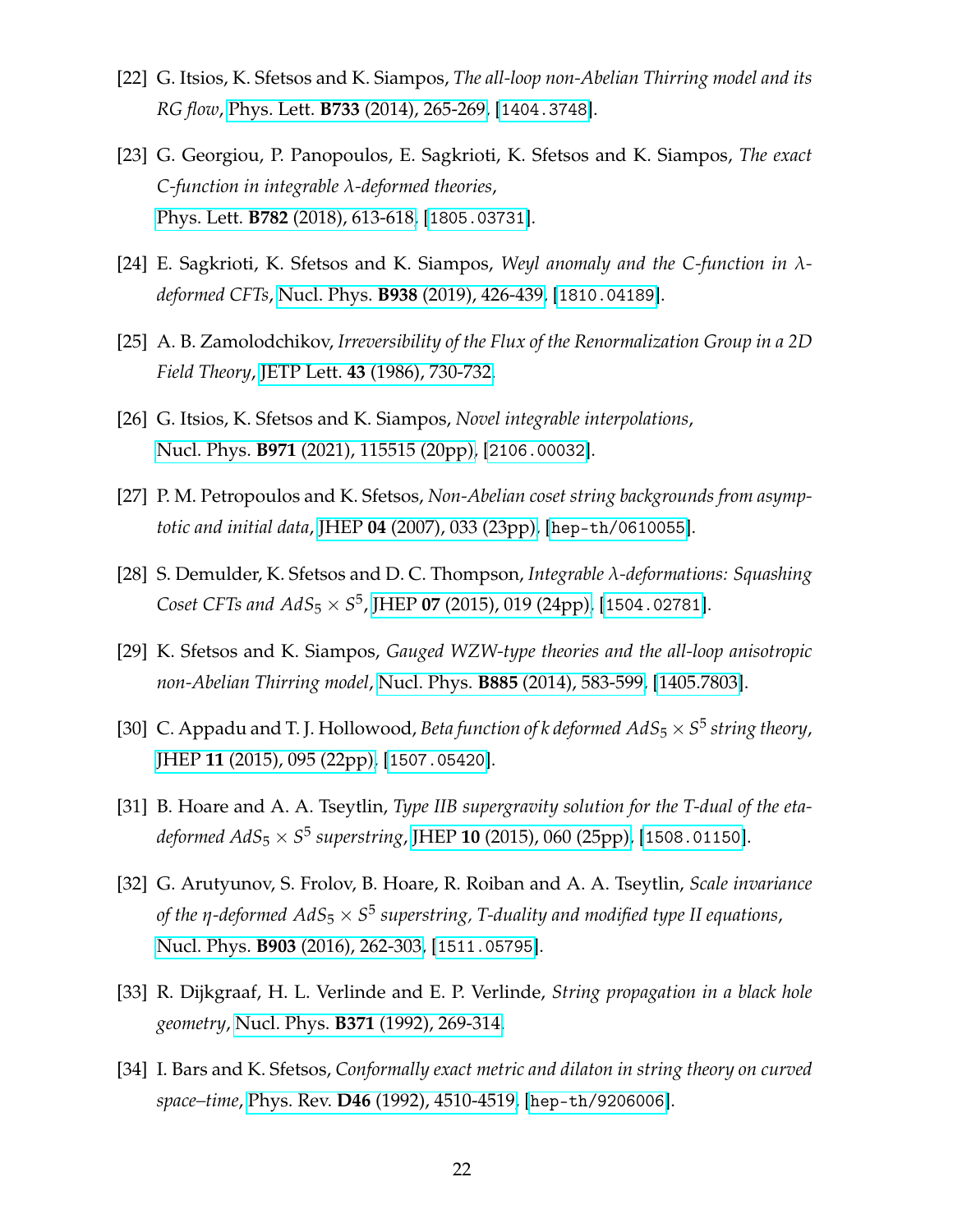- <span id="page-23-0"></span>[35] C. M. Hull and P. K. Townsend, *The Two Loop Beta Function for σ Models With Torsion*, Phys. Lett. **B191** [\(1987\), 115-121.](https://www.sciencedirect.com/science/article/abs/pii/0370269387913311?via%3Dihub)
- [36] C. M. Hull and P. K. Townsend, *String Effective Actions From σ Model Conformal Anomalies*, Nucl. Phys. **B301** [\(1988\), 197-223.](https://www.sciencedirect.com/science/article/pii/0550321388903422?via%3Dihub)
- [37] R. R. Metsaev and A. A. Tseytlin, *Two loop beta function for the generalized bosonic sigma model*, Phys. Lett. **B191** [\(1987\), 354-362.](https://www.sciencedirect.com/science/article/abs/pii/0370269387906228?via%3Dihub)
- [38] R. R. Metsaev and A. A. Tseytlin, *Order alpha-prime (Two Loop) Equivalence of the String Equations of Motion and the Sigma Model Weyl Invariance Conditions: Dependence on the Dilaton and the Antisymmetric Tensor*, Nucl. Phys. **B293** [\(1987\), 385-419.](https://www.sciencedirect.com/science/article/pii/0550321387900770?via%3Dihub)
- <span id="page-23-1"></span>[39] H. Osborn, *General Bosonic σ Models and String Effective Actions*, [Annals Phys.](https://www.sciencedirect.com/science/article/pii/000349169090241F?via%3Dihub) **200** (1990), 1-48.
- <span id="page-23-2"></span>[40] F. Delduc, M. Magro and B. Vicedo, *On classical q-deformations of integrable sigmamodels*, JHEP **11** [\(2013\), 192 \(37pp\),](https://link.springer.com/article/10.1007/JHEP11(2013)192) [[1308.3581](https://arxiv.org/abs/1308.3581)].
- <span id="page-23-3"></span>[41] F. Delduc, M. Magro and B. Vicedo, An integrable deformation of the  $AdS_5 \times S^5$ *superstring action*, Phys. Rev. Lett. **112** [\(2014\), 051601 \(5pp\),](https://journals.aps.org/prl/abstract/10.1103/PhysRevLett.112.051601) [[1309.5850](https://arxiv.org/abs/1309.5850)].
- <span id="page-23-4"></span>[42] B. Vicedo, *Deformed integrable σ-models, classical R-matrices and classical exchange algebra on Drinfel'd doubles*, [J. Phys. A: Math. Theor.](https://iopscience.iop.org/article/10.1088/1751-8113/48/35/355203) **48** (2015), 355203 (34pp), [[1504.06303](http://arxiv.org/abs/1504.06303)].
- [43] B. Hoare and A. A. Tseytlin, *On integrable deformations of superstring sigma models related to*  $AdS_n \times S^n$  *supercosets,* Nucl. Phys. **B897** [\(2015\), 448-478,](https://www.sciencedirect.com/science/article/pii/S0550321315002035?via%3Dihub) [[1504.07213](http://arxiv.org/abs/1504.07213)].
- [44] K. Sfetsos, K. Siampos and D. C. Thompson, *Generalised integrable λ and ηdeformations and their relation*, Nucl. Phys. **B899** [\(2015\), 489-512,](https://linkinghub.elsevier.com/retrieve/pii/S0550321315003004) [[1506.05784](http://arxiv.org/abs/1506.05784)].
- [45] C. Klimˇcík, *η and λ deformations as* E*-models*, Nucl. Phys. **B900** [\(2015\), 259-272,](https://www.sciencedirect.com/science/article/pii/S0550321315003302?via%3Dihub) [[1508.05832](http://arxiv.org/abs/1508.05832)].
- <span id="page-23-5"></span>[46] C. Klimčík, *Poisson–Lie T-duals of the bi-Yang–Baxter models*, Phys. Lett. **B760** [\(2016\), 345-349,](https://www.sciencedirect.com/science/article/pii/S0370269316303380?via%3Dihub) [[1606.03016](https://arxiv.org/abs/1606.03016)].
- <span id="page-23-6"></span>[47] G. W. Gibbons, H. Lu, D. N. Page and C. N. Pope, *The General Kerr-de Sitter metrics in all dimensions*, [J. Geom. Phys.](https://www.sciencedirect.com/science/article/pii/S039304400400083X?via%3Dihub) **53** (2005), 49-73, [[hep-th/0404008](https://arxiv.org/abs/hep-th/0404008)].